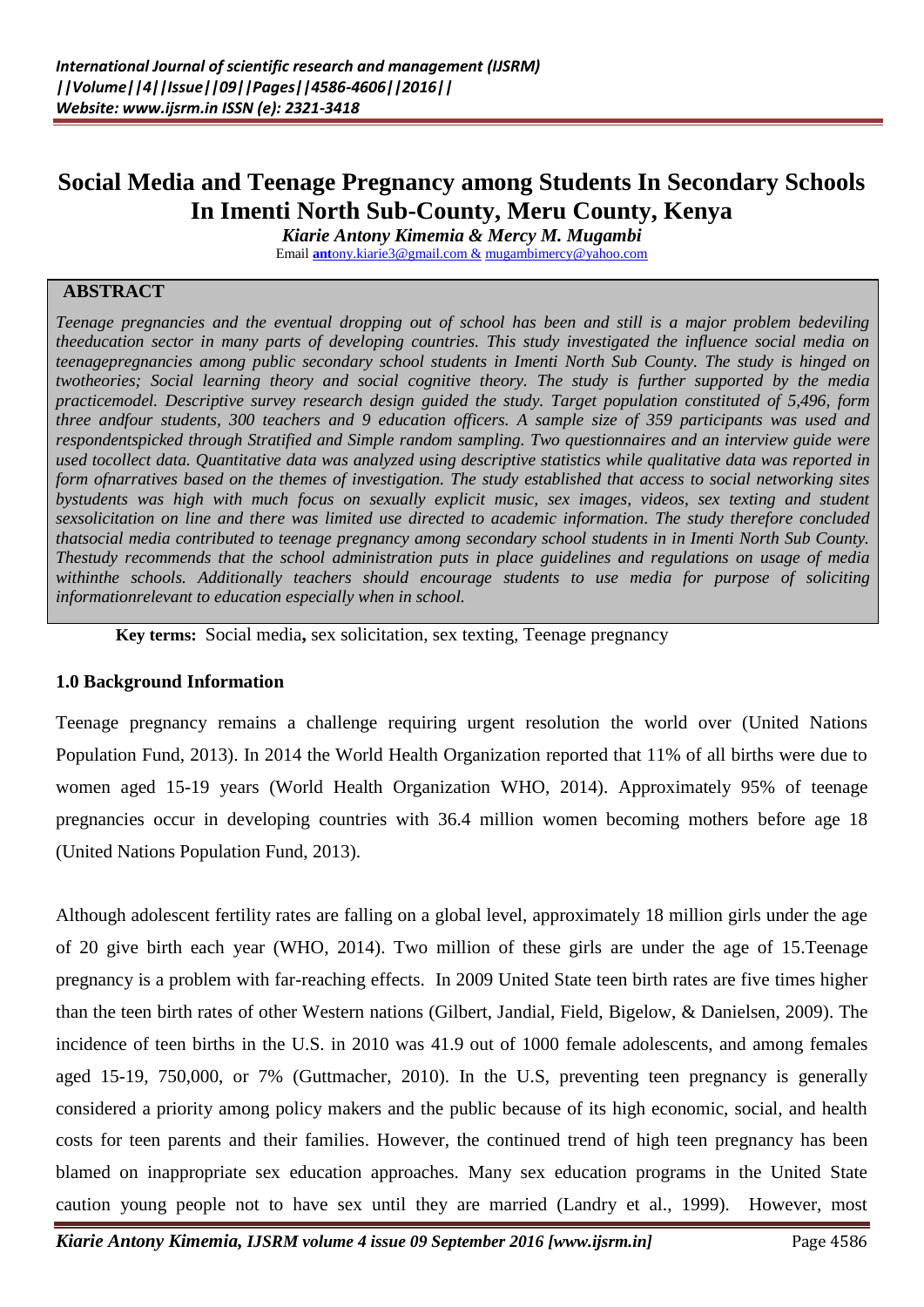abstinence-only programs are not effective because they fail to delay the onset of intercourse and often provide information that is medically inaccurate and potentially misleading (Kirby, 2007; Kohler et al., 2008; Lin & Santelli, 2008; Trenholm et al., 2007).

In China, unintended pregnancy is an emerging public health concern for teenagers, especially in coastal metropolitan areas, such as Shanghai and Hong Kong. For example, according to the Youth Sexuality Survey of the Family Planning Association of Hong Kong, the prevalence of premarital sex increased from 35.1% in 1996 to 44% in 2006 among unmarried males, from 27.5% in 1996 to 31.0% among unmarried females aged 18 to 27 years (WHO, 2008).

The Sub-Saharan Africa region accounts for the highest adolescent fertility rate at 119.7 compared to the global average of 58.1. It is estimated that in low and middle income countries 10% of all girls become mothers before they are 16, with the highest levels being in Sub-Saharan Africa, southcentral and south-eastern Asia (WHO, 2008). Data from Demographic Health Surveys indicate that teenage pregnancy rates in Sub-Saharan Africa range from a low of 5.9 percent in Burundi to a high of 43.1 percent in Niger (World Bank, 2009).

Teenage pregnancy in Sub-Saharan Africa has important social and economic outcomes, the most highly publicized of which stem from lost educational opportunities when pregnancy forces young women to leave school. Ideally, an investigation of the consequences of adolescent childbearing and sexuality should cover a wide range of outcomes that affect not only the young mother and her child, but also other family members and society at large. Most unintended pregnancies experienced by adolescent women occur among those who are using no contraceptive method or a traditional one: 92% of those in Sub-Saharan Africa (UNFPA, 2013).The majority of countries with teenage pregnancy levels above 30% occur in sub-Saharan Africa (Sibusiso and Clifford, 2015).The 2010 South African Demographic and Health Survey (SADHS) survey indicated that 27% of women had a child by the age of 19 years. A sociological difference between teenage fertility in South Africa and other sub-Saharan countries, however, is that in South Africa child-birth to teenaged women tends to take place outside of marriage (Makiwane & Udjo, 2012).

Both the 1998 and 2010 South Africa Demographic and Health Surveys (Department of Health 1999, 2010) showed that teenage pregnancy displays marked social patterning. Being a teenage mother was much more prevalent in rural areas (60% more likely), amongst women with lower educational attainment (a three-fold difference between completion of primary school and matric) and amongst African and coloured women (a seven-fold difference between African and Coloured women, on the one hand, and White and Indian women, on the other). The incidence was much higher amongst 18- and 19-year-olds than those in the earlier teenage years. With 25 percent of adolescent girls becoming pregnant before the age of 19, Uganda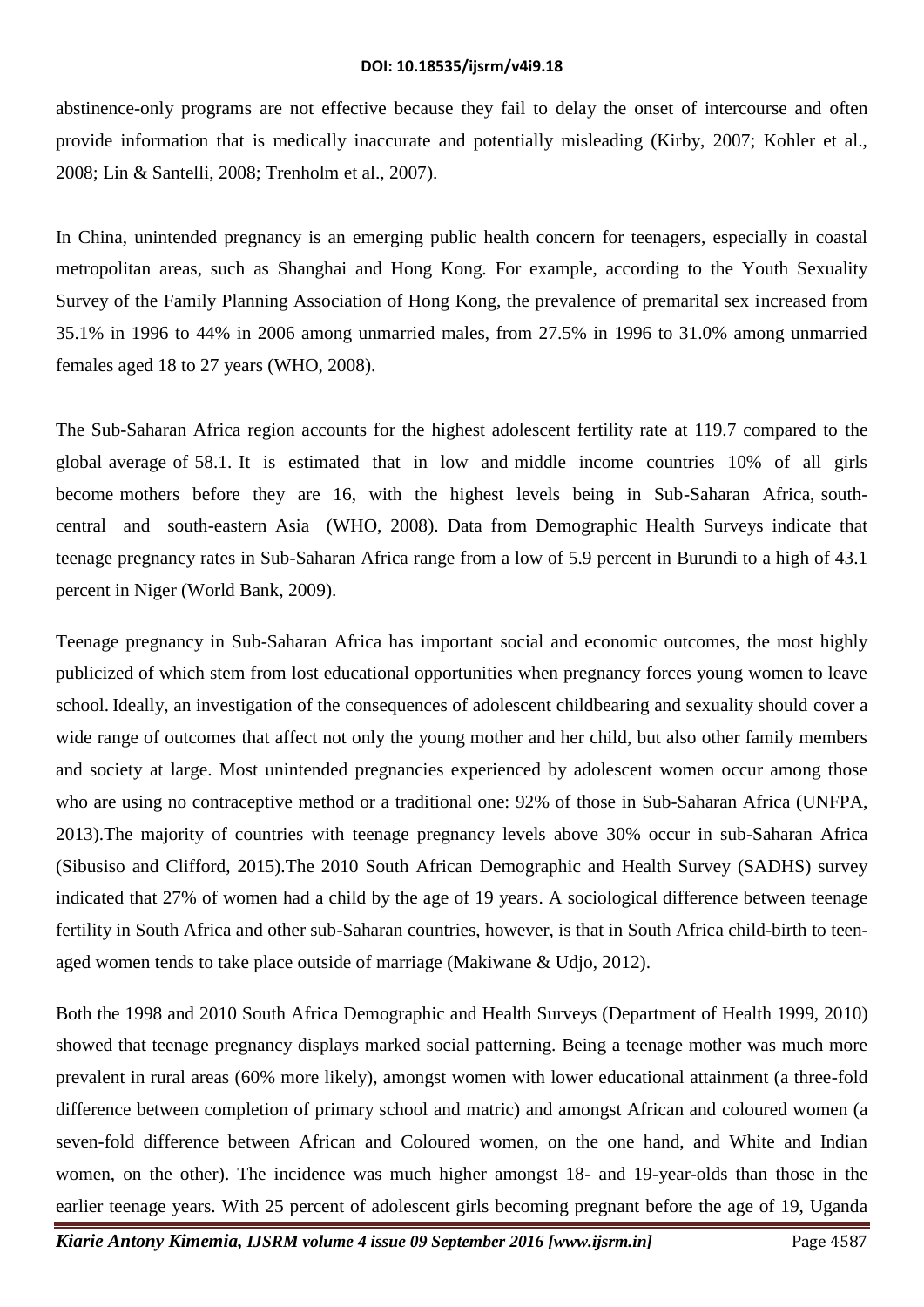has one of the highest rates of adolescent pregnancy in Sub-Saharan Africa. The country's high adolescent pregnancy rate has implications to girls. The risk of maternal death is higher in adolescents than in older women. A Uganda government survey on demography and health indicates that there is a higher morbidity and mortality rate among pregnant teenagers and their babies (Republic of Uganda, 2012). Furthermore, pregnant adolescent girls are more susceptible to pregnancy- and childbirth-related complications because they have not yet developed the physical maturity required for a healthy pregnancy. Other common medical problems associated with adolescent pregnancy include obstructed labour, eclampsia, fistula, low birth weight, stillbirths, and neonatal death.

In Kenya, over 40 percent of pregnancies in Kenya are unintended; that is either mistimed or unwanted. Approximately 14 percent of these pregnancies end in abortion most of these abortions are performed by unskilled people, often in conditions that do not meet minimal medical standards and are not followed with the appropriate post-abortion care. About 18 percent of adolescent girls between the ages of 15 and 19 are mothers. When adolescent girls become mothers, their opportunities for economic and educational growth are limited. Rates of adolescent childbearing are higher among those with lower levels of education; onethird of adolescent girls ages 15 to 19 with no education have already begun childbearing; the same is true among girls who have completed primary school, where just over one-third have also begun childbearing. Attending secondary school reduces adolescent motherhood. Only 12 percent of girls ages 15 to 19 with at least some secondary school education have begun childbearing. Adolescent girls from lower income levels are more likely to have begun childbearing than their wealthier counterparts. One in four adolescent girls aged 15 to 19 in the lowest wealth quintile has begun childbearing. However, even among the wealthiest, one in 10 girls ages 15 to 19 has begun childbearing. While progress has been made to lower adolescent childbearing in many regions of Kenya, in some regions it has remained nearly constant. In Nyanza region in 2003, 21 percent of adolescent girls ages 15 to 19 had already given birth and in 2014, the rate was about the same at 19 percent (Republic of Kenya, 2014). Despite there being a policy that allows young mothers to return to school, there is high female school dropout rate. According to research conducted by [Plan](https://plan-international.org/kenya/keeping-girls-school)  [International Kenya](https://plan-international.org/kenya/keeping-girls-school) (2012) child marriage stands at 47.4%, cultural practices such as village dances and funerals are largely to blame for the rising teenage pregnancies. This is because such festivities attract a large number of unsupervised children who are likely to engage in risky behaviors.

Unwanted pregnancy and abortion are prevalent among school-going youth in Kenya. Teenage pregnancy in particular amongst school going girls has become a worrying trend. Teenage childbearing is common in Kenya and increases dramatically from 2 percent of girls at age 15 to 36 percent at age 19. Teenagers from poorer households are also more likely to have begun having children before the age of 20 (29 percent) compared with those from wealthier households (21 percent). Teenage pregnancies are problematic for a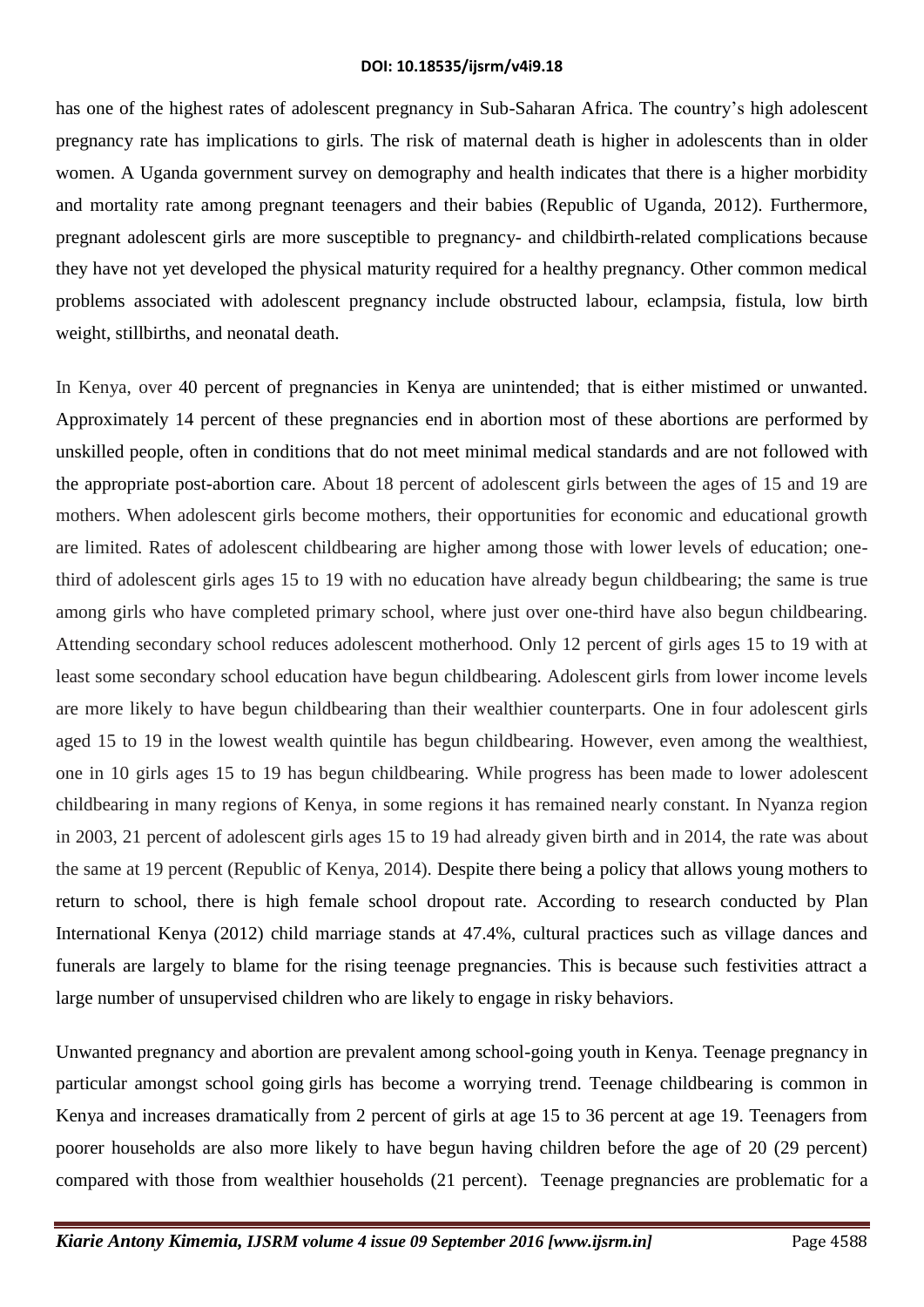number of reasons: children born to young mothers are predisposed to higher risks of illness and death; adolescent mothers are more likely to experience complications during pregnancy some of which can be fatal; and teenage pregnancies often deny young women the opportunity to pursue further education (Central Bureau of Statistics, 2010). According to a study by the Centre for the Study of Adolescence, a nongovernmental organisation that works on issues related to teenage reproductive health, an estimated 13,000 Kenyan girls drop out of school annually as a result of pregnancy, and about 17 per cent of girls have had sex before the age of 15. The drop-outs occur in spite of a Return to School policy put in place by the Ministry of Education that allows girls to stay in school until delivery, and resume their studies as soon as they are strong enough to do so.

The Ameru community has undergone tr**e**mendous changes related to social norms of sexual behaviour. In this process of opening up to Western culture, the high value attached to women premarital virginity has decreased, and the societal disapproval of premarital sex has weakened. Therefore, it has become more common place for teenagers in local secondary schools to initiate intercourse prior to marriage and for unmarried women to obtain an abortion. According to Melissa (2012), teenage pregnancy could lead to incomplete education, unemployment and other numerous emotional traumas. Early motherhood had been linked to effects the psychological development of the child adversely. Beside psychological, physical risks cannot be ignored. Parents and the general community have pointed figurers to the modern technology for exposing the youth to sites that accelerate sex activities among them. Is there justification for this claim? This became the impetus for this study now that technology is worldwide.

A survey by the Kaiser family foundation of more than 2,000 youth aged between 8- 18 years from across the United States regarding their media use established that media continues to play a central role in the young people's lives. Youth spent a total of 10 hours and 45 minutes each day using various media, including television content, music/ audio, computers, video games print material and movies (Collins, Steven and Rebecca, 2011). An over view on teens use of social media and technology indicates that 24% of teens go online "almost constantly," facilitated by the widespread availability of mobile devices (Amanda, 2015). Due to convenience and constant access provided by mobile devices particularly by the smart phones, over 92 percent of teens indicated online visits as daily practice. Among teens in America, studies show that face book remains the most used social media site with 71 percent teens aged between 13 and 17 using the site and that teenage girls use social media sites and platforms particularly visually oriented ones for sharing more than their male counterparts do.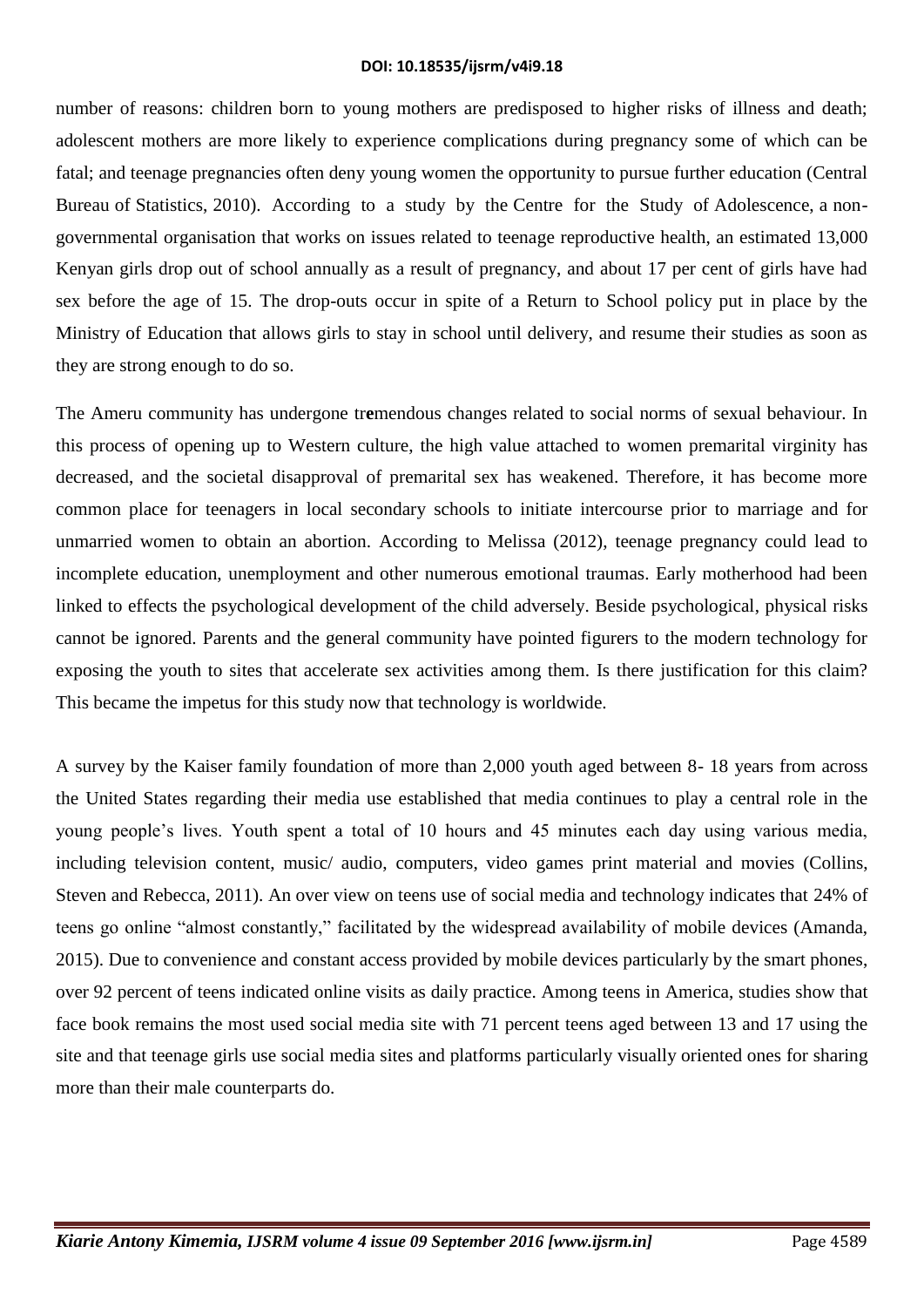# **2.0 Statement of the Problem**

Teenage pregnancy is on the increase among school going girls in Kenya resulting to high school dropout rate among girls. Table 1shows percentage rate of teenage pregnancy for 5 years to the total number of births recorded in Imenti North, Central Imenti and South Imenti 3 Sub counties in Meru County. Given that hospitals are the catchment areas, data was collected from 3 major hospitals (Meru Level 5 Hospital, Githongo District Hospital and Nkubu Hospital) in the 3 sub counties. Data was used for comparative purposes to establish the magnitude of the problem in Imenti North Sub County and whether it is more prevalent in one of the sub county than others.

| <b>Years</b> | <b>Imenti North Sub County</b> | <b>Central Imenti Sub County</b> | South Imenti Sub          |
|--------------|--------------------------------|----------------------------------|---------------------------|
|              | (Percentage of Total birth     | (Percentage of Total Birth       | County                    |
|              | <b>Deliveries</b> )            | <b>Deliveries</b> )              | (Percentage of Total)     |
|              |                                |                                  | <b>Birth Deliveries</b> ) |
| 2014         | 23                             | 20                               | 22                        |
| 2013         | 23                             | 19                               | 21                        |
| 2012         | 22                             | 24                               | 18                        |
| 2011         | 15                             | 20                               | 15                        |
| 2010         | 13                             | 17                               | 15                        |

**Table 1: Teenage Pregnancy rates in 3 Sub Counties in Meru County for 5 years.** 

*Source: Meru Level 5 District Hospital, Githogo District and Nkubu Hospitals records offices.*

From the table though the rate of teenage pregnancy in Imenti North Sub County in 2010 was lower (at 13%) compared to the other two sub counties (Imenti Central at 17% and South Imenti 15%), it showed a steady alarming increase from 22 percent in 2012, with the percent being constant at 23 percent of total deliveries for both 2013 and 2014. This is an indication that teenage pregnancy is more prevalent in this Sub County.

According to Jielimishe Girls Education Challenge, a DFID funded project run by a local NGO to take adolescent mothers back to school; teenage pregnancy is a real social problem in Imenti North Sub County that leads to the girl child dropping out of school. The project is currently supporting 32 adolescent mothers that in the last two years dropped from different public secondary schools in Imenti North Sub County to go back to school. It is for this reason this study sought to investigate the factors that influence teenage pregnancy in secondary schools in Imenti North Sub County with specific reference to influence of electronic media since the community is associating increased cases of pregnancy with technology.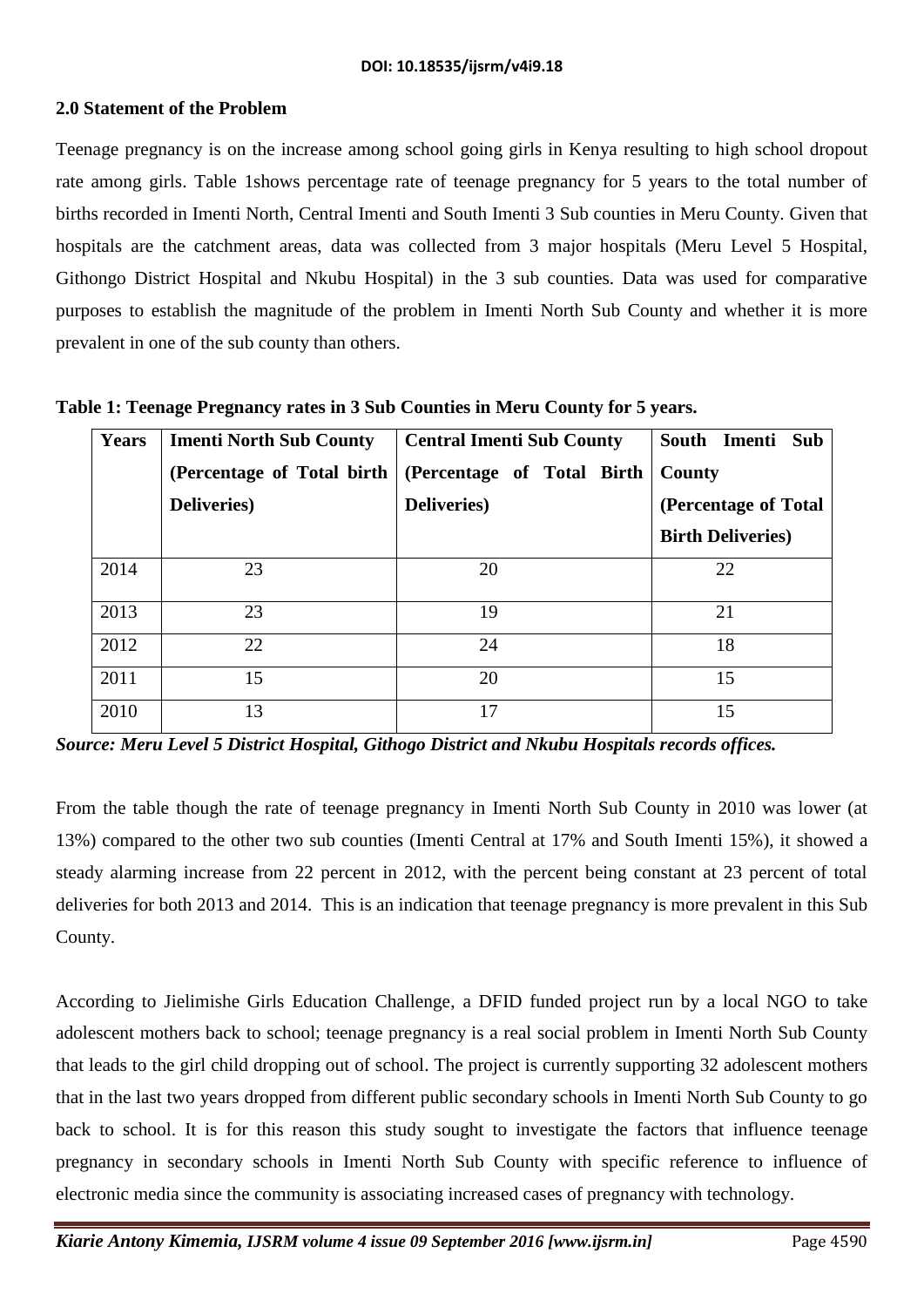## **3.0 Electronic Media and Teenage Pregnancy**

A very important factor contributing to early sexual initiation in adolescents is exposure to sexually explicit content especially in electronic media. Adolescents use electronic media in large numbers and are therefore uniquely positioned to be particularly vulnerable to its effects. Adolescents usually use Television, Radio, the Internet and Social Networking Sites (SNS) such as Facebook and Twitter for information and other usage. Over half of all Internet-using teens are content creators who create websites or blogs, share original media such as photos and videos, or remix content into new creations (Lenhart & Madden, 2009). A strong source of influence on adolescent attitudes, intentions and behaviors is the media. Social media are form of media created by adolescents, and thus they combine both peer and media effects. Through a single website such as Facebook, millions of adolescents are now linked to other adolescents online. Each of these ties represents a potential tie of influence. Preliminary evidence suggests that displays of sexual material on Facebook are associated with the reported intention to become sexually active among teenagers (Connell, 2009). In one American study, adolescents who viewed sexual references on their peers Facebook profiles, found them to be believable and influential sources of information (Moreno et al, 2009). Another study in the U.S found that, adolescents who perceived sex to be normative based on others Facebook profiles were more likely to report an interest in initiating sex (Litt & Stock, 2011).

Dunton et al., (2010) in his study on adolescent sexual behaviors on social media and teen pregnancy posits that adolescents were more likely to display references to sexual behavior if a peer displayed similar references. The other concern of the influence of electronic media to teenage pregnancy is sexting which involves sending, receiving, or forwarding sexually explicit messages or pictures via a cell phone or over the internet via email or a social networking site. Dowdell, Burgess and Flores (2011) in their study among American teenagers on the effects of sexting on adolescent initial sex experience and consequences such as HIV, STIs and teenage pregnancy, emphasize that sexting does not typically represent a random or anonymous event; rather it usually takes place in the context of existing offline relationships. He also argues that in most cases of sexting, the sexual photos were intended to be viewed by only a romantic partner, such as boyfriend or girlfriend. In another American study among teenage girls, sexting was associated with an increased likelihood of having engaged in sexual behavior and been at risk of STIs or adolescent pregnancy (Temple et al., 2012).

Given the anonymity of the internet and the ease with which identity can be disguised on social media, online sexual solicitation is the other area of great concern on the influence of electronic media on teenage pregnancy. In the U.S the sexual solicitation rate for teens was estimated at between 13-19% (Wolak, Mitchell and Finkelhor 2006). Unwanted online sexual solicitation which involves encouraging someone to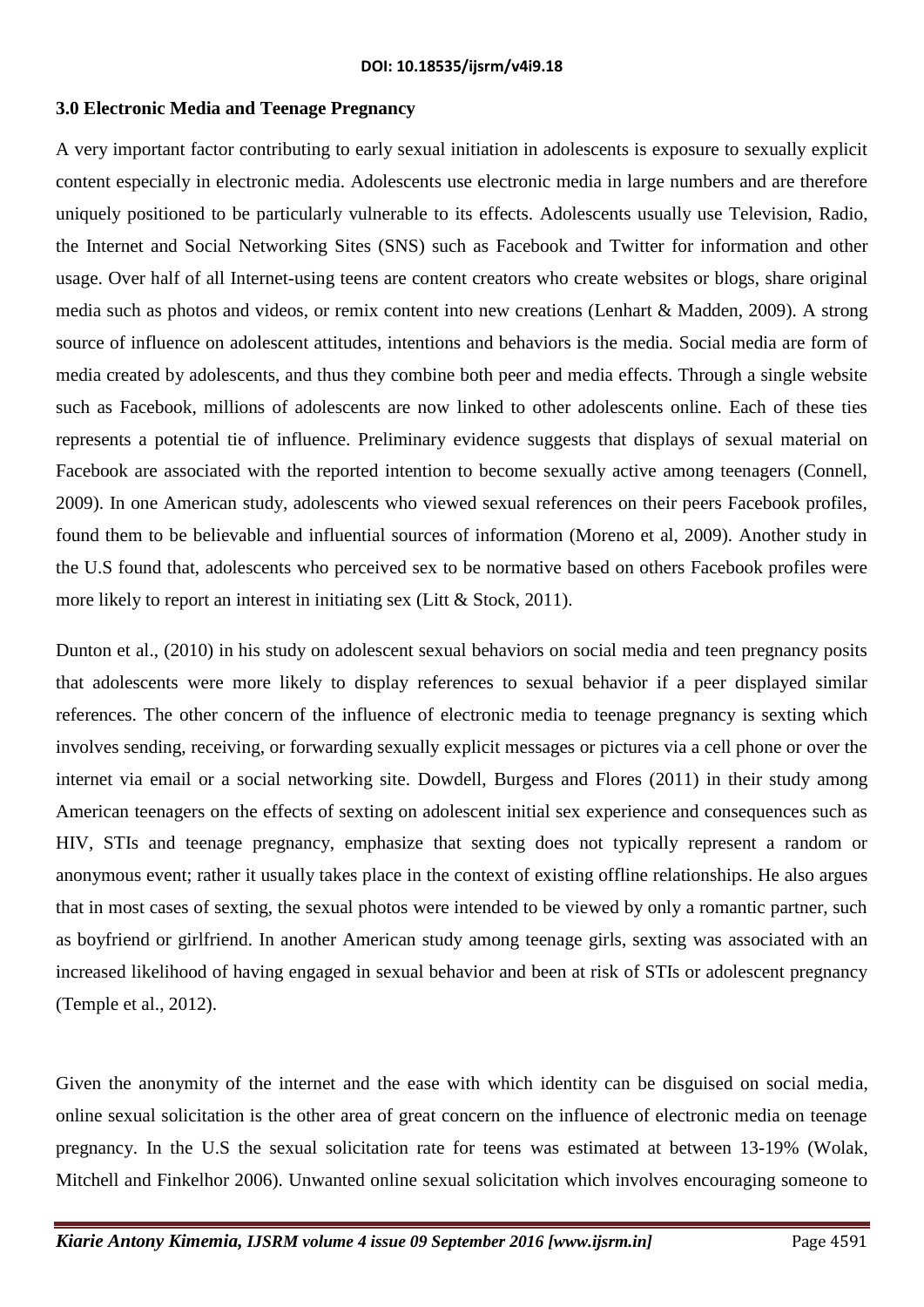talk about sex, to do something sexual, or to share personal sexual information even when that person does not want to, is high among adolescent who have minimal parental supervision in terms of access to the internet(Ybarra, Espelage and Mitchell (2007) This puts teenagers at risk of early sexual initiation and consequences such as STIs and teenage pregnancy. Online sexual predation occurs when an adult makes contact with a minor with intent to engage in sexual activities that would result in statutory rape. Teenagers are much more likely to receive sexual solicitation between same-age teens than sexual predation and most of these solicitations come from same-age peers who are known offline (Carroll & Kirkpatrick, 2011). According to the National Campaign to Prevent Teen and Unplanned Pregnancy in the U.S, (2012) as many as 20% of teens reported they have sent/posted nude or semi-nude pictures or videos of themselves. Teens in relationships may also receive nude pictures or be pressured to send nude pictures of themselves to a partner. Relationship abuse can also include sending nonstop text messages or posting cruel comments on a boyfriends or girlfriends Facebook or MySpace page (Clifford, 2009).

In the absence of widespread, effective sex education at home or in schools, television and other online electronic media have arguably become the leading source of sex education in the United States (U.S) (Strasburger, 2015). What children and adolescents see, hear, and read in the media is assumed to influence their social development and behavior. Various studies have shown that the American electronic media is the most sexually suggestive in the world and that the media far outranked parents or schools as the source of information about birth control. Research also found a direct relationship between the amount of sexual content children see and their level of sexual activity or their intentions to have sex in the future (Pardun, L'Engle and Brown 2015).

Bleakley et al., (2008) demonstrates that the relationship between exposure to sexual content and sexual activity can be characterized by a feedback loop: the more sexual activity adolescents engage in, the more likely they are to be exposed to sex in media; and the more they are exposed to sex in media, the more likely they are to have progressed in their sexual activity. A study by Kim et al., (2006) found that increased exposure to sexual content was positively associated with such variables as friends approval of sex, noncoital sexual experience, having a television in the bedroom, unsupervised time after school, participation in sports, active viewing of television, average television viewing, motivation to learn from television, and several demographic characteristics such as age, race, and gender.

A study by Chandra, Martino and Collins (2008) shows that teens who watch a lot of television with sexual content are more likely to have sexual intercourse and that there is evidence that youth exposure to sexual content on television shapes sexual attitudes and behavior in a manner that may influence reproductive health outcomes. Teens who were exposed to high levels of television sexual content(90<sup>th</sup> percentile) were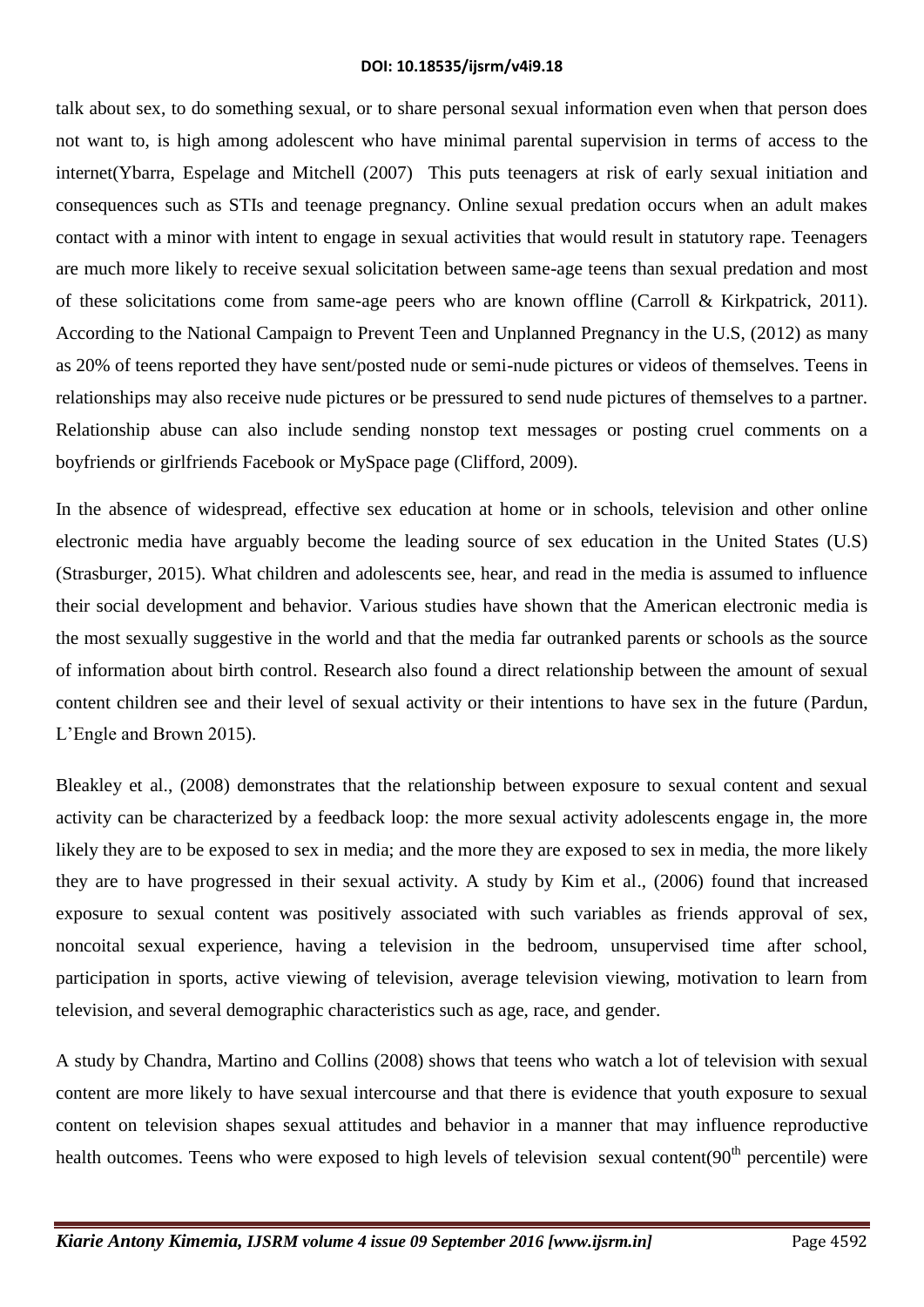twice as likely to experience a pregnancy compared with those with lower levels of exposure( $10<sup>th</sup>$ percentile).

Through television which can now be viewed online and shared through Social Networking sites (SNSs) each year American children and teenagers view nearly 14,000 sexual references, innuendoes, and behaviors, few of which (less than 170) involve the use of birth control, self-control, abstinence, or responsibility (Harris & Associates, 1988). Brown et al., (2006) argues that exposure to sexual content on television is associated with expectations about sex, perceptions of peer sexual behavior, sexually permissive attitudes, and sexual initiation. However, the greater the proportion of television viewing time that contained sexual content, the more likely it was that an adolescent had engaged in sexual intercourse. Collins et al., (2004) used a two-wave longitudinal survey of 12- to 17-year-olds and found that watching sex on television (based on a content analysis of 23 television programs) predicted and possibly hastened sexual initiation. Chandra, et al., (2008) found that teens who viewed more sex content on television were more likely to become pregnant. Ward et al (2011) emphasizes that sexual socialized television viewing is positively correlated with higher levels of sexual experience, having more sexual partners and more negative attitude towards abstinence. He further argues that greater exposure to music videos and talk shows, and stronger identification with popular media characters, each predict a greater level of dating and sexual experience among high school students which in most cases results to STIs infections and teenage pregnancy.

In addition to television, digital print media, and music with explicit content which can all be shared through SNSs, the Internet is another viable way for adolescents to gain information about sexuality (Flowers-Coulson, Kushner & Bankowski, 2009).The internet is a major contributor of wrong information about sex to the adolescents (Kanuga and Rosenfeld, 2010). More than 90% of the children between 3rd and 10th grade are exposed to pornography, and that access, affordability and anonymity has made online sexual activity extraordinarily common among all ages, including adolescent (Sullivan & Ziegert,2008) .

Contemporary online magazines reflect the same trend as seen in television and movies present a shift away from naive or innocent romantic love in the 1950s and 1960s to increasingly clinical concerns about sexual functioning (Planned Parenthood, 2006).A content analysis of online British magazines for teens found that girls magazines tend to focus on romance, emotions, and female responsibility for contraception, whereas boys magazines were more visually suggestive and assumed that all males were heterosexual (Batchelor, Kitzinger & Burtney, 2004).

However, studies show that boys are less affected by electronic media as compared to girls. Girls, more than boys, rely on the media as an important site of information about sex and relationships, reflecting the wide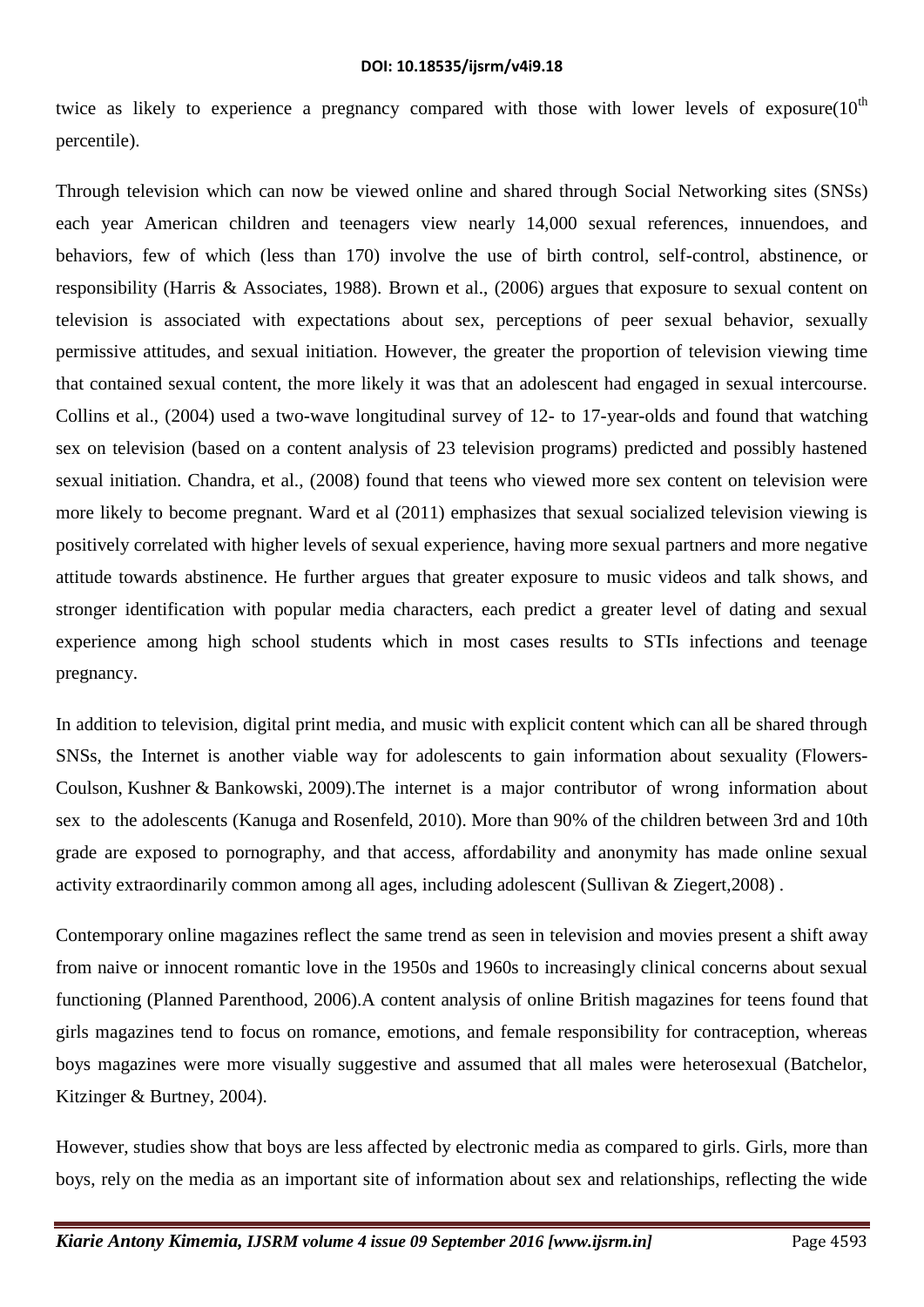range of publications available to them. For boys, the media has less of a role and school is a more important source of information (Burtney 2000). In an Irish study, Holland et al., (1998), the silence around female sexual pleasure in all areas of formal and family sex education drives many young women to seek alternative sources of information and this is mostly the media.

The media has an important role in pregnancy prevention. With a long term teenage pregnancy prevention media campaign, the consequences of illicit unprotected sex that can result to early pregnancy can be avoided. Airing of commercials or public information campaigns can instill behavior change and delayed sexual debut among teens resulting in postponement of childbearing. In the Netherlands, Germany and France in which teenage birth rates are many times lower than that in the U.S, there are promotions of healthy, lower-risk sexual behavior through national media campaigns that have a high degree of influence with young women and men (Berne & Huberman, 2011).

### **4.0Theoretical perspective**

This study is hinged on two theories: Social learning theory and social cognitive theory. The study is further supported by the media practice model. Banduras, (1977) Social Learning theory identifies 3 main processes involved in learning: direct experience, indirect or vicarious experience from observing others (modeling), and the storing and processing of complex information through cognitive operations. This theory suggests that behaviors are learned and that they are influenced by social context; the media and more so television is seen as an increasingly influential agent of socialization that produces its effects through teenagers' propensity to learn by imitation. In applying Social Learning Theory to adolescent pregnancy, a major component would be modeling: adolescents imitate behavior from others in their environment through observational learning. The social learning and the social cognitive theory argue that screen media exposure leads to cognitive acquisition of behavior along with their expected social, emotional and cognitive consequences.

Another theoretical framework is the Media Practice Model developed by Jeanne and Brown in 1995. The model is used within the area of mass communication to focus on everyday activities and routine of media consumption. The model helps to understand what drives teenagers to pick one media source over another and what factors influence the choices they make. The model emphasis constant interaction between the consumers and the media stressing that environmental and daily practice allow the media to have stronger or weaker effects on them (Steele & Brown, 1995).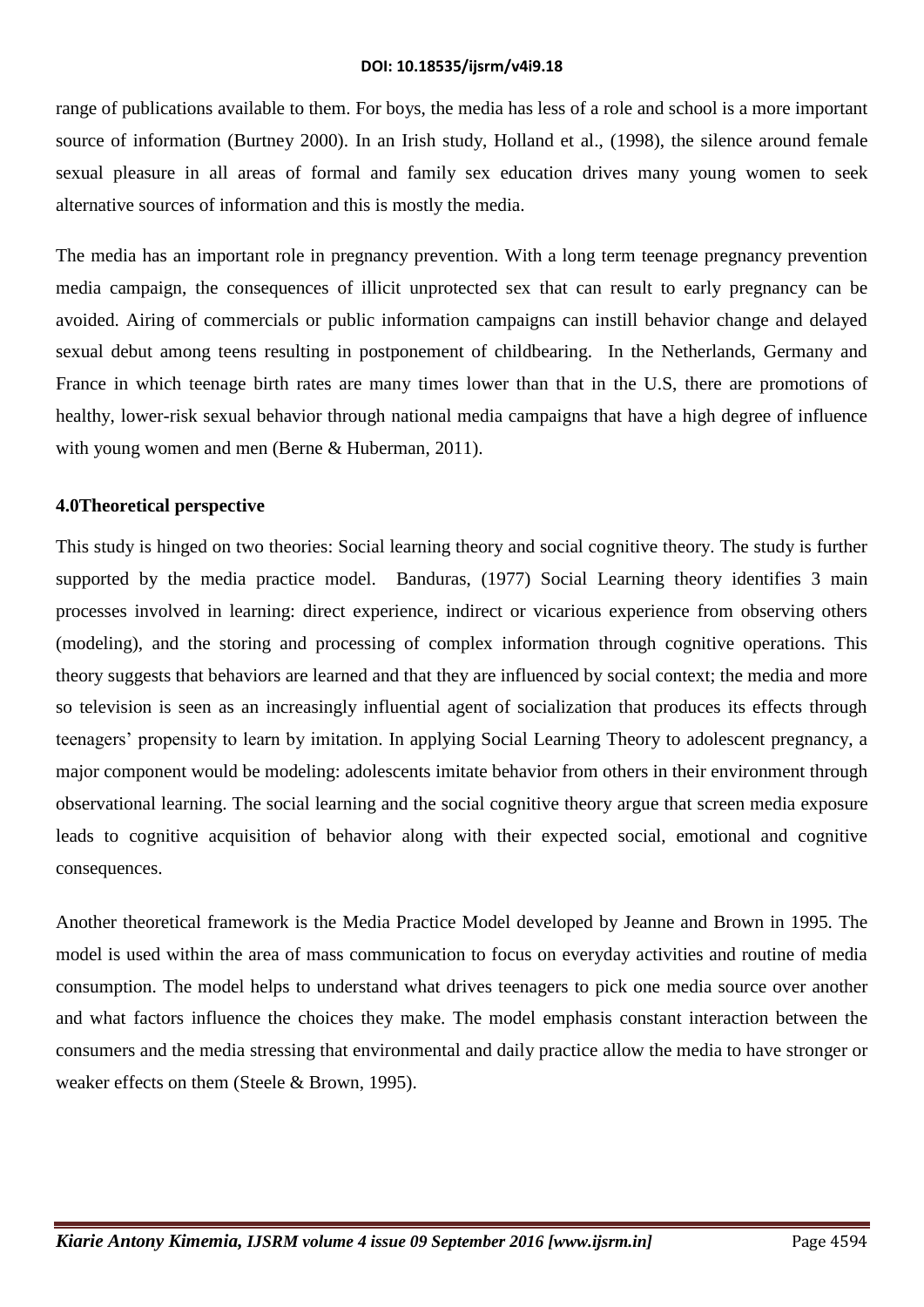### **5.0 Research Methodology**

The study adopted the descriptive survey research design to investigate the influence of electronic media on teenage pregnancy in Imenti North Sub County. Descriptive survey research design assisted the researcher to gather both qualitative and quantitative data on how social media influence teenage pregnancy in the Sub County. Through this design the study was able to establish the link between study variables and study problem. This is because survey research design enabled the researcher to ask the respondents about their perceptions, attitudes, behaviors and values in regard to the research topic. Survey design is also an effective vehicle to collect data from samples representing large populations. A sample size of 458 was used for the study involving class teachers, students and education officers. Stratified and simple random sampling procedures were used to select subjects. Questionnaires were self-administered to teachers and students with face to face interview conducted for education officers. The collected data edited checked for completeness and then coded. Quantitative data was analyzed using descriptive statistics making use of Statistical Package for Social Sciences (SPSS) version 21.0 and the results presented using frequency tables, pie charts, bar graphs and percentages to make meaningful conclusions. Qualitative data were analyzed through content analyses by organizing data into themes, patterns and sub-topics guided by the objectives of the study.

#### **6.0 Findings and Interpretations**

The study sought to determine the influence of electronic media on teenage pregnancy in Imenti North Subcounty. The results are as presented in the subsequent sections.

#### **Electronic media influence on teenagers**

The respondents were requested to indicate whether they thought that electronic media influences teenagers to have sex at an early age. The findings are as shown in Table 2.

|                | <b>Teachers</b>  |                   | <b>Students</b>  |                   |  |
|----------------|------------------|-------------------|------------------|-------------------|--|
|                | <b>Frequency</b> | <b>Percentage</b> | <b>Frequency</b> | <b>Percentage</b> |  |
| Yes            | 43               | $\sim$<br>03.O    | 148              | 52.3              |  |
| N <sub>o</sub> | ت                | 36.4              |                  | . .<br>47         |  |
| <b>Total</b>   | 68               | 100               | 283              | 100               |  |

**Table 2: Electronic media influence teenagers to have sex at an early age**

From the findings 63.6% of the teachers indicated that electronic media influences teenagers to have sex at an early age while 36.4% indicated it does not. From the students findings, 52.3% of the students indicated that electronic media influences teenagers to have sex at an early age while 47.7% of the students indicated that electronic media does not influence. From these findings it was deduced that electronic media influences teenagers to have sex at an early age.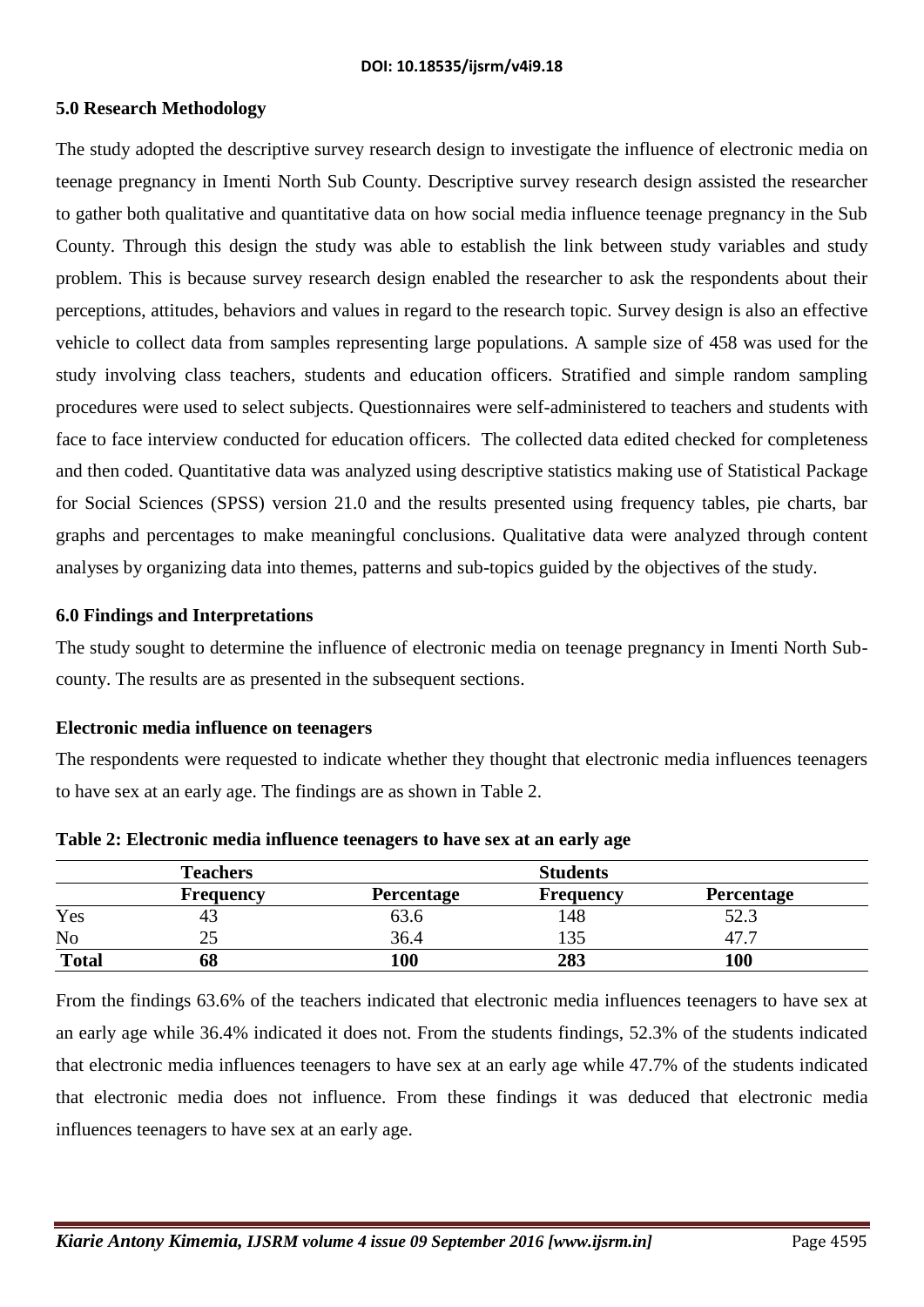# **Teaching of Electronic media influence on teenage sex**

The respondents were further requested to indicate whether they thought that the influence of electronic media on teenage sex should be taught in secondary schools. The findings are as shown in Table 3.

| Table 3: Responses on teaching the influence of electronic media on teenage sex in secondary schools |  |  |  |  |  |  |  |  |
|------------------------------------------------------------------------------------------------------|--|--|--|--|--|--|--|--|
|------------------------------------------------------------------------------------------------------|--|--|--|--|--|--|--|--|

|                | Frequency | Percentage |
|----------------|-----------|------------|
| Yes            | 50        | 73.9       |
| N <sub>0</sub> | 10        | 26.1       |
| <b>Total</b>   | 68        | 100        |

Majority (73.9%) of the respondents indicated that the influence of electronic media on teenage sex should be taught in secondary schools while 26.1% indicated it should not be taught. From this, we can infer that the influence of electronic media on teenage sex should be taught in secondary schools.

### **Media and Teenage sex**

The students were further requested to indicate the social media that they perceived to significantly influence teenage sex. The responses are as shown in Table 4.

#### **Table 4: Social media that significantly influenced teenage sex**

|                          | <b>Frequency</b> | <b>Percentage</b> |
|--------------------------|------------------|-------------------|
| <b>Online Television</b> | 23               | 8.0               |
| Social Networking sites  | 74               | 26.1              |
| The internet             | 52               | 18.2              |
| <b>Online Radio</b>      | 45               | 15.9              |
| Sexting on Mobile Phones | 90               | 31.8              |
| <b>Total</b>             | 283              | 100               |

From the findings, 31.8% of the students indicated that sexting on mobile phones significantly influence teenage sex, 26.1% of the students indicated social networking sites, 18.2% indicated the internet, and 15.9% indicated online radio while 8% indicated online television. From these findings it was inferred that sexting on mobile phones significantly influences teenage sex. Researchers from Rand Health say that exposure to sex on television may influence teen pregnancy by creating the perception that there is little risk to engaging in sex without using contraceptives and accelerating the initiation of sexual intercourse. The study found that: Teens who watch a lot of television with sexual content are more likely to initiate sexual intercourse in the following year and that frequent exposure to TV sexual content was associated with a significantly greater likelihood of teen pregnancy in the three years following exposure.

# **Media Usage**

The students were also asked to indicate media that they personally used, at home or at school. The findings are as shown in Table 5.

#### **Table 5: Media usage by students at home or at school**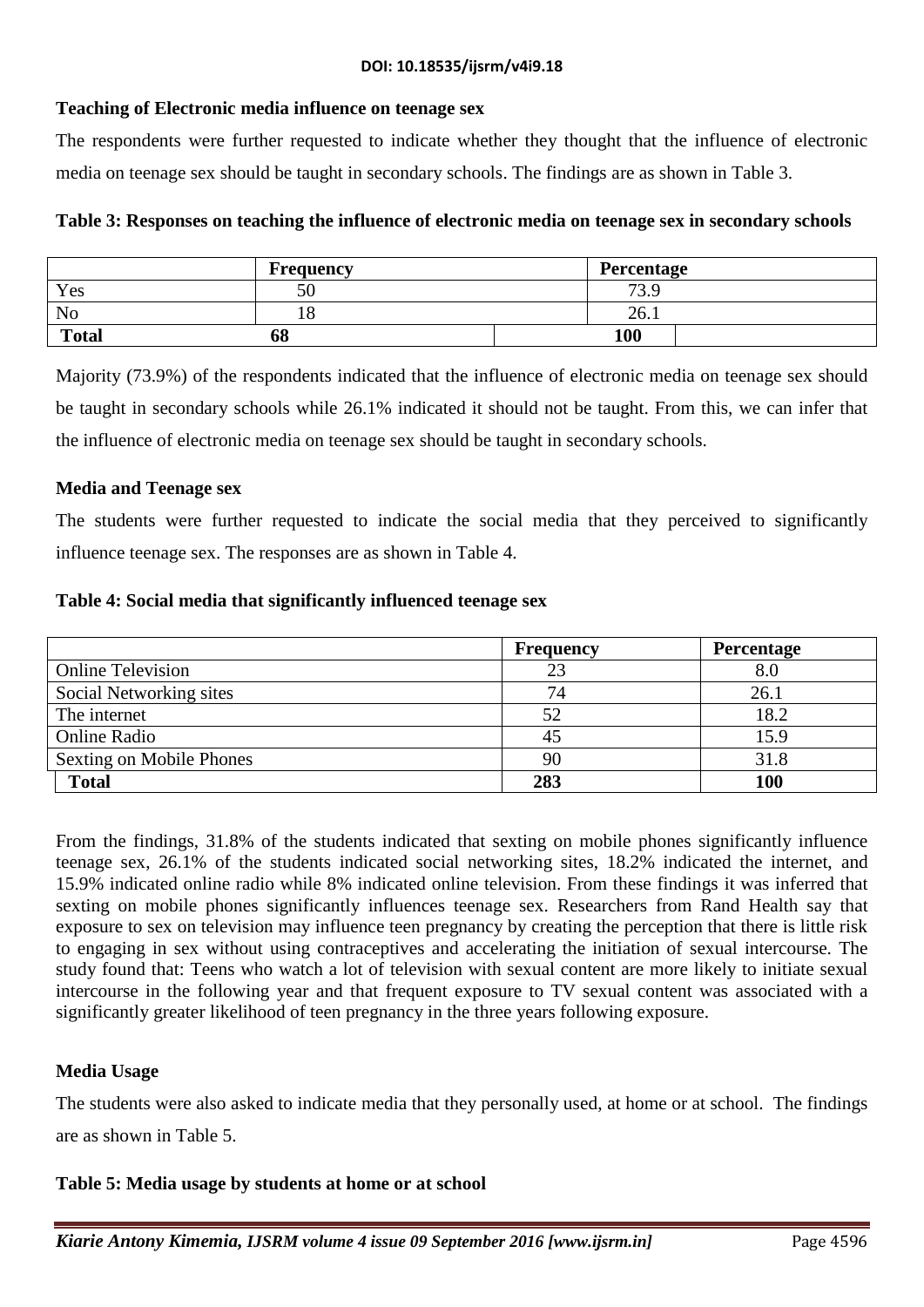|                          | <b>Frequency</b> | Percentage |
|--------------------------|------------------|------------|
| A Television             |                  | 3.4        |
| A Radio set              | 38               | 13.6       |
| The Internet             | 113              | 39.8       |
| Social networking sites  | 32               | 11.4       |
| <b>Smart Cell phones</b> | 90               | 31.8       |
| <b>Total</b>             | 283              | 100        |

From the findings, 39.8% of the students indicated that they personally used the internet at home or at school, 31.8% of the students indicated smart call phone, 13.6% indicated a radio set, 11.4% indicated social networking sites while 3.4% indicated a television. From these findings it was inferred that students personally used the internet at home or at school and that all students had access to the use of media.

# **Material students look for using the electronic media**

The students were also asked to indicate the kind of material they looked for using the electronic media. The results are as shown in Table 6.

### **Table 6: Material students looked for using the electronic media**

|                                                  | <b>Frequency</b> | <b>Percentage</b> |
|--------------------------------------------------|------------------|-------------------|
| Educational Material /Do research for homework   | 55               | 19.3              |
| Look for information on sex health and sexuality | 10               | 3.4               |
| <b>Explicit Music</b>                            | 74               | 26.1              |
| Adult rated movies /Pornography                  | 77               | 7.3               |
| <b>Educational Scholarships</b>                  | 16               | 5.7               |
| Look for information on Alcohol and Drugs        | 29               | 0.2               |
| Look for information on health topics            | 23               | 8.0               |
| <b>Total</b>                                     | 283              | <b>100</b>        |

From the findings, 27.3% of the students indicated that the kind of material they look for using the electronic media is adult rated movies /pornography, 26.1% of the students indicated explicit music, 19.3% indicated educational material /do research for homework, 10.2% indicated look for information on sex health and sexuality, 8% indicated look for information on health topics, 5.7% of the students indicated educational scholarships while 3.4% of the students indicated that they look for information on sex health and sexuality From these findings we can infer that the kind of material students look for using the electronic media is adult rated movies /pornography.

#### **Mobile phone ownership and usage among students**

The students were also requested to respond to some statements regarding ownership and usage of mobile phones. The results are shown in Table 7.

#### **Table 7: Mobile phone ownership and usage among students**

|                                                                              | Frequency | Percentage |           |
|------------------------------------------------------------------------------|-----------|------------|-----------|
| Kiarie Antony Kimemia, IJSRM volume 4 issue 09 September 2016 [www.ijsrm.in] |           |            | Page 4597 |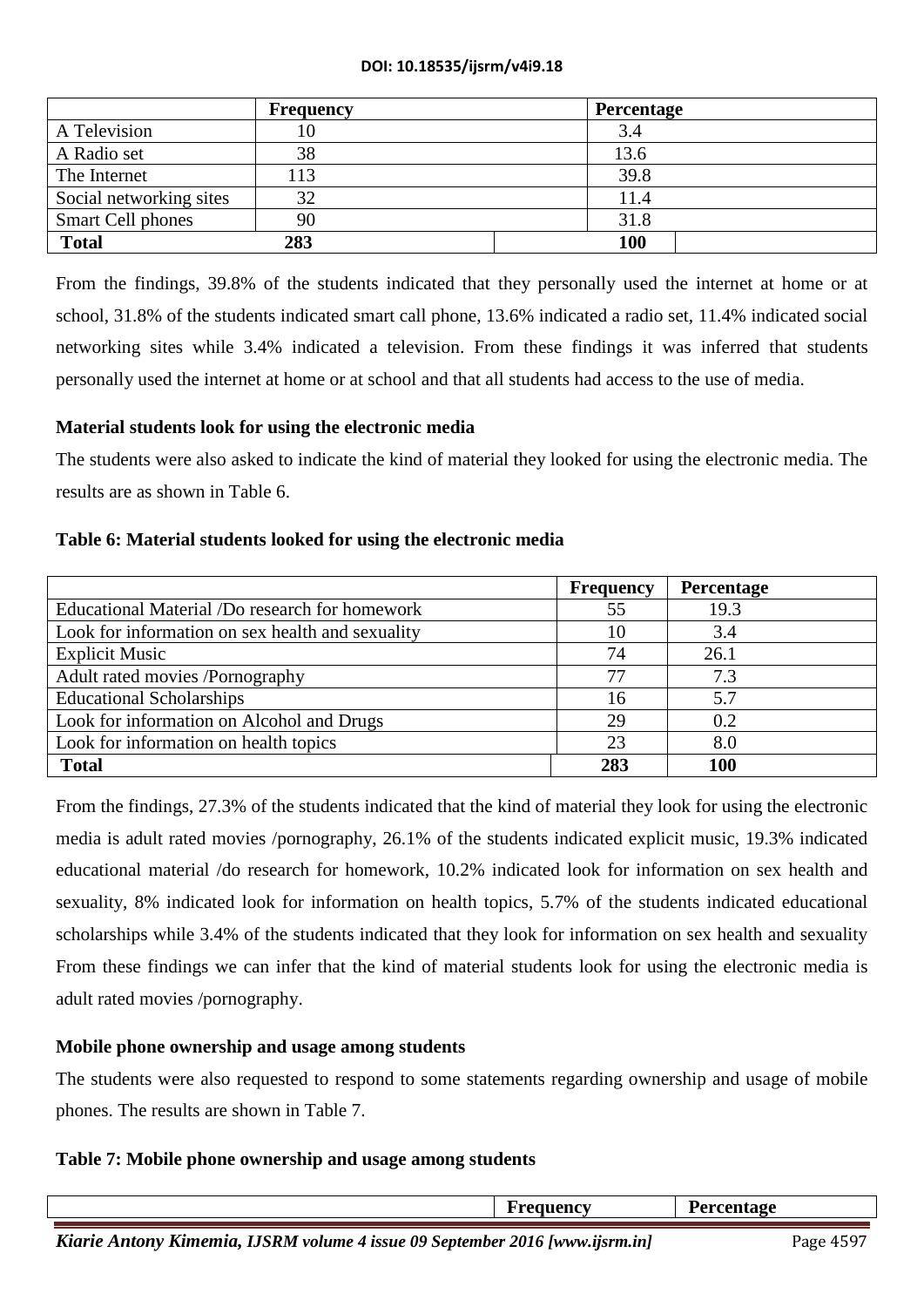| I have my own mobile phone                    | 83  | 29.5       |
|-----------------------------------------------|-----|------------|
| I share a mobile phone with my family members | 74  | 26.1       |
| I share a mobile with my friends              | 45  | 15.9       |
| I share SIM cards with my family members      | 58  | 20.5       |
| I share SIM cards with my friends             | 29  | 10.2       |
| <b>Total</b>                                  | 283 | <b>100</b> |

From the findings, 29.5% of the students indicated that they had their own mobile phones, 26.1% of the students indicated they share a mobile phone with their family members, 20.5% indicated they share SIM cards with their family members while 10.2% indicated they share SIM cards with their friends. From these findings, it was inferred that in one way or another all students had access to mobile phone usage.

### **Student Sex solicitation online**

Unwanted online sexual solicitation is defined as "the act of encouraging someone to talk about sex, to do something sexual, or to share personal sexual information even when that person does not want to" (Ybarra, 2007). The teachers were requested to indicate whether students in their school report having been solicited for sex online. The findings are presented in Table 8.

### **Table 8: Students in the school report being solicited for sex**

|                | <b>Frequency</b> | Percentage |
|----------------|------------------|------------|
| Yes            | 43               | 65.9       |
| N <sub>o</sub> | ت ک              | 34.1       |
|                |                  |            |
| <b>Total</b>   | 68               | <b>100</b> |

From the findings tabled above, 65.9% of the respondents indicated that students in their school have reported cases where they had been solicited for sex online, while 34.1% indicated they have not. From this, we can infer that students in the school report to have been solicited for sex online.

# **Listening to sexually explicit music**

Teachers were additionally requested to indicate how often they found their students listening to sexually explicit music on their mobile phones. The results are shown in Table 9.

#### **Table 9: Frequency of students listening to sexually explicit music on their mobile phones**

|                | <b>Frequency</b> | Percentage |
|----------------|------------------|------------|
| Once a week    |                  | 13.6       |
| 2 times a week | 7.0              | 25.0       |
| 3 times a week | 35.0             | 51.1       |
| 5 times week   | ⇁                | 10.2       |
| <b>Total</b>   | 68               | 100        |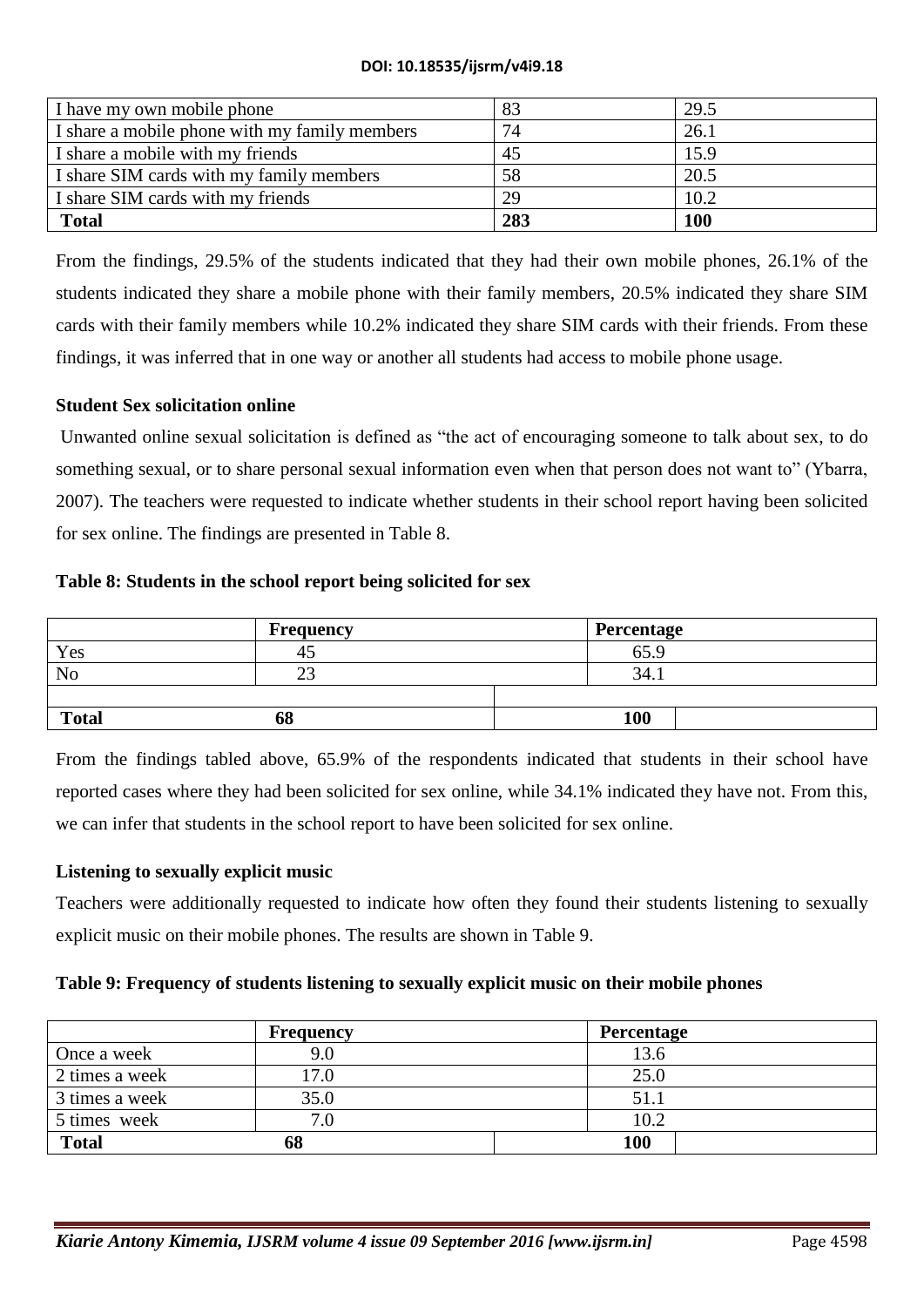From the findings, 51.1% of the respondents indicated that they found their students listening to sexually explicit music on their mobile phones 3 times a week, 25% indicated 2 times a week, 13.6% indicated once a week while 10.2% indicated 5 times a week. From these findings we can infer that students listen to sexually explicit music on their mobile phones 3 times a week.

### **Students sexting in class**

While most teens use messaging responsibly, it is still an extremely powerful and private communication tool that can be used irresponsibly. With texting, teens cannot see the reaction of the person receiving the message, so their actions can be separated from the consequences.

The teachers were additionally requested to indicate how often they found their students sexting in class. The results are as shown in Table 10.

# **Table 10: Frequency of students' sexting in class**

|                    | Frequency | Percentage |  |
|--------------------|-----------|------------|--|
| Once a week        |           |            |  |
| 2 times a week     | 28        | 40.9       |  |
| 3 times a week     |           | 22.7       |  |
| 5 times week       |           | 19.3       |  |
| <b>Total</b><br>0ð |           | 100        |  |

From the findings shown above 40.9% of the respondents indicated that they found their students sexting in class 2 times a week, 22.7% indicated 3 times a week, 19.3% indicated 5 times a week while 17% indicated once a week. From these findings it was inferred that sexting in class among students was a common practice.

# **Internet access**

The students were also asked to indicate how often they connect to the internet. Their responses are as shown in Table 11.

#### **Table 11: Frequency of students connecting to the internet**

|                 | <b>Frequency</b> | <b>Percentage</b> |  |
|-----------------|------------------|-------------------|--|
| Once a day      | 23               |                   |  |
| Twice a day     |                  | 11.1              |  |
| 3 times a day   | 43               | 15.2              |  |
| 4-6 times a day | 94               | 33.3              |  |
| 7-9times a day  | 60               | 21.2              |  |
| <b>Total</b>    | 283              | 100               |  |

From the findings, 33.3% of the students indicated that they connect to the internet 4-6times a day, 21.2% of the students indicated 7-9times a day, 15.2% indicated 3 times a day, 11.1% indicated twice a day while 8.1% indicated once a day. From these findings we can infer that they connect to the internet 4-6times a day.

*Kiarie Antony Kimemia, IJSRM volume 4 issue 09 September 2016 [www.ijsrm.in]* Page 4599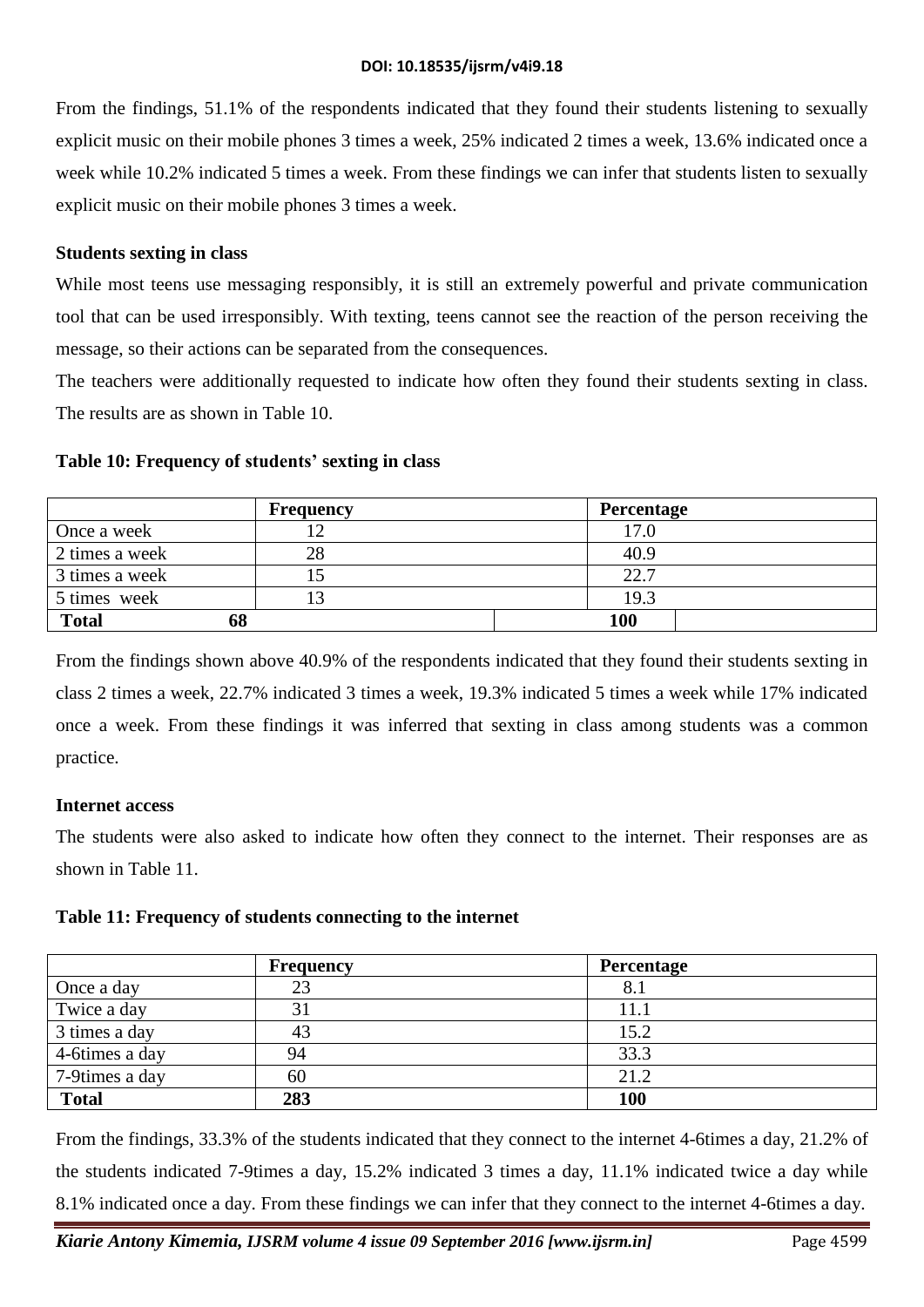## **Chatting about with people**

The students were asked to indicate topics they chatted about with people using their mobile phone or computer. Their responses are as shown in Table 12.

#### **Table 12: Topics on which students chatted**

|                                                            | <b>Frequency</b> | Percentage |
|------------------------------------------------------------|------------------|------------|
| Love life and/ or dating                                   | 16               | 5.7        |
| Schoolwork and homework                                    | 19               | 6.8        |
| Explicit Music, movies and celebrities                     |                  | 25.0       |
| Gossip /stories about people at school or in the community | 93               | 33.0       |
| <b>Sports</b>                                              | 74               | 26.1       |
| <b>Total</b>                                               | 283              | 100        |

From the findings, 33% of the students indicated that they chat about gossip /stories about people at school or in the community with people using their mobile phone or computer, 26.1% of the students indicated sports, 25% of the students indicated explicit Music, movies and celebrities, 6.8% indicated schoolwork and homework while 5.7% indicated Love life and/ or dating. From these findings we can infer that student chat about gossip /stories about people at school or in the community with people using the mobile phone or computer.

#### **4.6.12 Student activities on the Internet**

The students were also asked to indicate the activities they were involved in mostly using the internet. Their responses were as shown in Table 4.41.

#### **Table 13: Student activities using the internet**

|                                                      | <b>Frequency</b> | <b>Percentage</b> |
|------------------------------------------------------|------------------|-------------------|
| Sent a message via Whatsapp                          | 38               | 13.6              |
| Used a social networking site like Facebook          | 52               | 18.2              |
| <b>Used Twitter</b>                                  | 45               | 15.9              |
| Used You Tube                                        | 35               | 12.5              |
| Shared pictures or videos of myself online           | 23               | 8.0               |
| Chatted online with someone I have not met in person | 32               | 11.4              |
| Sent a sexual text on my mobile phone                | 58               | 20.5              |
| <b>Total</b>                                         | 283              | <b>100</b>        |

From the findings, 20.5% of the students indicated that they sent a sexual text on their mobile phones, 18.2% of the students indicated they used a social networking site like Facebook, 15.9% of the students indicated they used Twitter, 13.6% indicated sent a message via Whatsapp, 12.5% indicated they used You Tube, 11.4% indicated they used chatted online with someone they had not met in person, while 8% indicated they shared pictures or videos of themselves online. From these findings it can be deduced that many students sent a sexual text on their mobile phones.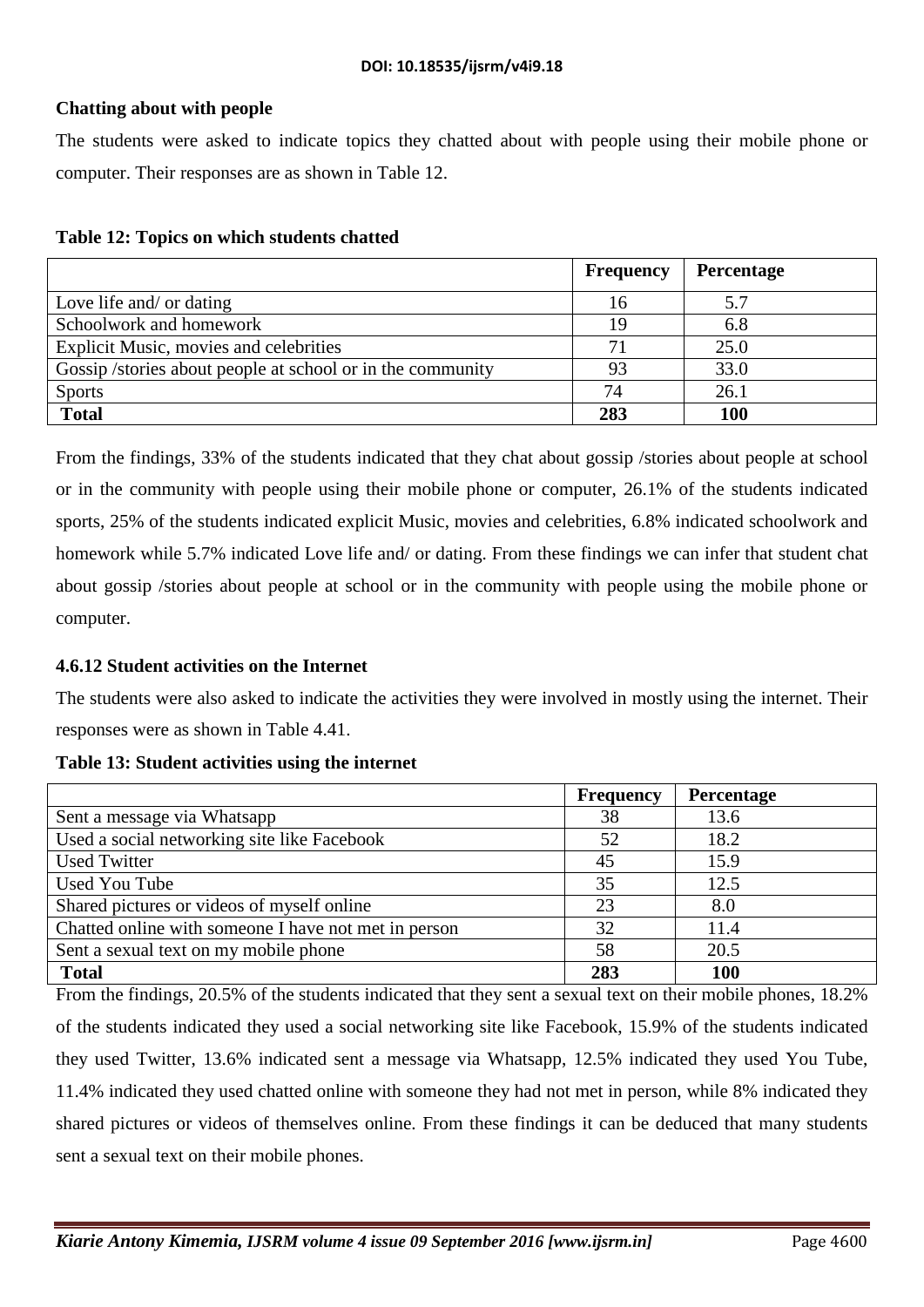# **Sexual image**

The students were further asked to indicate whether they have ever seen any sexual images when using their phone, television or the internet. Their responses are as shown in Table 14.

### **Table 14: Responses to statements on sexual image**

|                                                              | <b>Frequency</b> | Percentage |
|--------------------------------------------------------------|------------------|------------|
| N <sub>o</sub>                                               |                  | 5.7        |
| Yes I opened an attachment by mistake                        | 80               | 28.4       |
| Yes, it popped on my screen when I was browsing the internet | 61               | 21.6       |
| Yes, I wanted to see                                         | 83               | 29.5       |
| Yes, a friend sent me a photo or a video                     | 42               | 14.8       |
| <b>Total</b>                                                 | 283              | <b>100</b> |

From the findings, 29.5% of the students indicated yes, that they wanted to see, 28.4% of the students indicated yes that they opened an attachment by mistake, 21.6% of the students indicated yes, that it popped on my screen when they were browsing the internet, 14.8% indicated yes, that a friend sent me a photo or a video while 5.7% indicated no. From these findings we can deduce that the students wanted to see /hear sexual images or hear sexual discussions.

### **Statements on electronic media and teenage pregnancy**

The respondents were also asked to indicate the extent to which they agreed with some statements on electronic media and teenage pregnancy. The results are as shown in Table 16.

#### **Table 15: Level of agreement with statements on electronic media and teenage pregnancy**

| <b>Statement</b>                                                        | <b>Mean</b> | <b>Std. Deviation</b> |
|-------------------------------------------------------------------------|-------------|-----------------------|
| Seeing characters in popular online television shows and the internet   | 4.0348      | .96032                |
| acting a certain way about sex significantly influence how I feel about |             |                       |
| sex and sexuality in real life.                                         |             |                       |
| Facebook, WhatsApp and other SNSs do not influence how teenagers        | 4.1673      | .86545                |
| feel about sex and sexuality in real life.                              |             |                       |
| Parental control on their children's access to social networking sites  | 3.6384      | .79848                |
| and the internet reduces chances of sexual relationships among          |             |                       |
| teenagers and teenage pregnancy                                         |             |                       |
| The watching of adult rated movies and explicit music online by         | 4.0348      | .96722                |
| students does not influences teenage pregnancy.                         |             |                       |
| Teachers control of their students access to social networking sites,   | 3.8930      | .96893                |
| the internet reduces chances of sexual relationships among students     |             |                       |

*Kiarie Antony Kimemia, IJSRM volume 4 issue 09 September 2016 [www.ijsrm.in]* Page 4601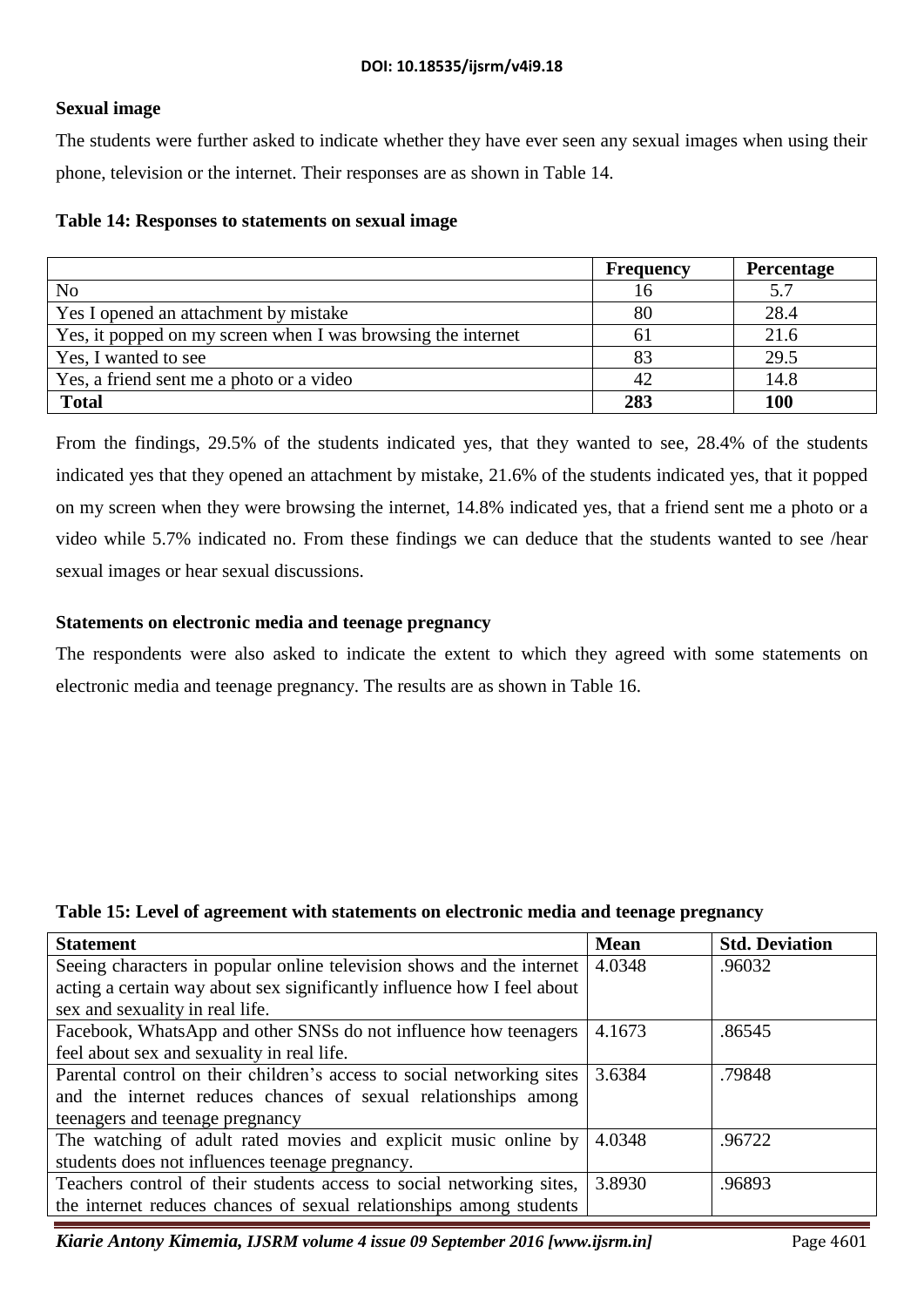| and teenage pregnancy                                                        |        |        |
|------------------------------------------------------------------------------|--------|--------|
| Teachers limited technological savvy hinders their ability to control 4.1044 |        | .38524 |
| students access to explicit content on social media                          |        |        |
| Students only use the internet as a good educational research tool.          | 3.9115 | .86728 |

Regarding statements on electronic media and teenage pregnancy, the respondents agreed that Facebook, WhatsApp and other SNSs do not influence how teenagers feel about sex and sexuality in real life as shown by a mean score of 4.1673. The respondents also agreed that teachers' limited technological knowhow hindered their ability to control students access to explicit content on social media as shown by a mean score of 4.1044. Further, the respondents agreed with a mean score of 4.0348 that watching of adult rated movies and explicit music online by students does not influences teenage pregnancy. Also, the respondents agreed with a mean of 3.9115 that students only use the internet as a good educational research tool, teachers control of their students access to social networking sites, the internet reduces chances of sexual relationships among students and teenage pregnancy as shown by a mean score of 3.8930 and that parental control on their children's access to social networking sites and the internet reduces chances of sexual relationships among teenagers and teenage pregnancy as shown by a mean score of 3.6384.

The interviewees said that the education office has provided guidelines to schools on how their students should use the internet. They added that they often receive cases of teacher student sexual relationships that result to teenage pregnancy from the Sub County.

# **Conclusion**

The study concluded that electronic media had a major influence on teenage pregnancy among secondary school students in Imenti North Sub-county due to high usage and the concentration on sex related information.

# **Recommendations**

The Ministry of Education through Kenya Institute of Curriculum Development should integrate teachings on influence of social media in the secondary school syllabus through appropriate carrier subjects. At the school level, guidelines and regulations should be put in place to regulate usage of media within the schools. The school administration and teachers should encourage students to use media for purpose of education especially when in school.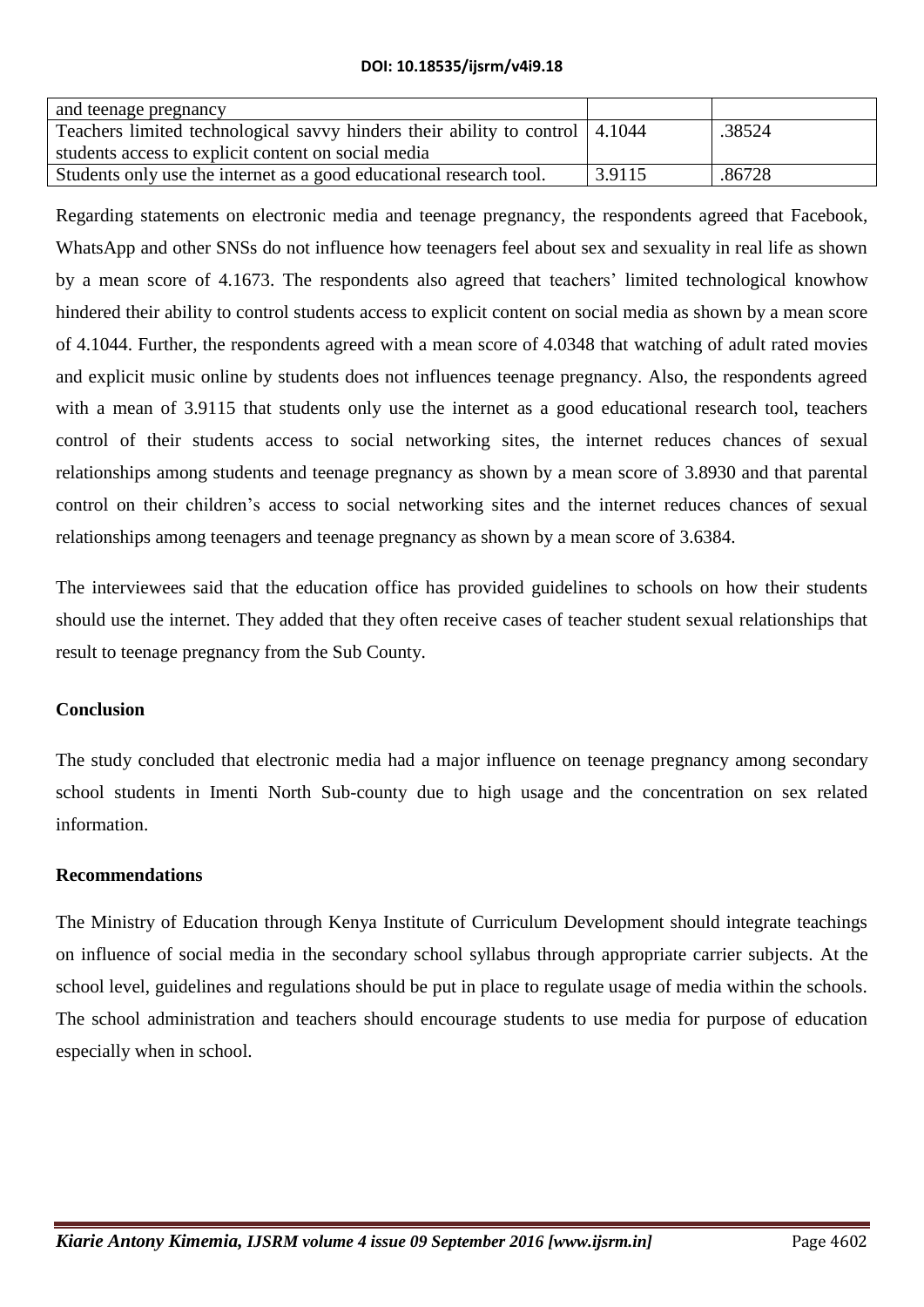### **REFERENCES**

Amada,M.(2015). Tracking female pregnancy

http// www.the dailybeast.com/contributors/amada- marcotte.html

- Bandura, A. (1977). *Social learning theory.* Englewood Cliffs, NJ: Prentice-Hall.
- Batchelor, S. A., Kitzinger, J. and Burtney, E. (2004). Representing young peoples' sexuality in the youth media. *Health Education Research, 19,* 669–676.
- Berne, L. and Barbar, H. (2011). *European Approaches to Adolescent Sexual Behavior and Responsibility.* Washington DC: Advocates for Youth.
- Bleakley, A., Hennessy, M., Fishbein, M. and Jordan, A. (2008). It works both ways: The relationship between exposure to sexual content in the media and adolescent sexual behavior*. Media Psychology*, 11, 443–461.
- Brown, J. D., Lengle, K. L., Pardun, C. H., Guo, G., Kenneavy, K., and Jackson, C. (2006). Sexy media matter: Exposure to sexual content in music, movies, television, and magazines predicts Black and White adolescents' sexual behavior. *Pediatrics, 117,* 1018–1027.
- Burtney, E. (2000) *Teenage sexuality in Scotland*. Health Education Services Board for Scotland, Edinburgh

Carroll, J.A. and Kirkpatrick, R.L. (2011). *Impact of social media on adolescent behavioral health*. Oakland, CA: California Adolescent Health Collaborative.

- Centers for Disease Control and Prevention (CDC). (2006).Youth risk behavior surveillance-United States, 2005. *Morbidity & Mortality Weekly Report, 55*(SS-5), 1–108.
- Central Bureau of Statistics (CBS) [Kenya], Ministry of Health (MOH) [Kenya], and ORC Macro, (2004). *Kenya Demographic Health Survey 2003*. Calverton, Maryland: CBS, MOH, and ORC Macro.
- Chandra, A., Martino S. C., and Collins, R. L. (2008). Does watching sex on television predict teen pregnancy? of Findings from a National Longitudinal Survey Youth. *Pediatrics.* ; 122:1047–1054
- Clifford, S. (2009,). *Straight talk on digital harassment for teenagers*. The New York Times. Retrieved on 21st January, 2015 from http://www.nytimes.com/2009/01/27/technology/27iht adco.1.19705877.html.
- Collins, R. L., Elliott, M. N., Berry, S. H., Kanouse, D. E., Kunkel, D. and Hunter, S. B. (2004). *Watching sex on television predicts adolescent initiation of sexual behavior*. *Pediatrics, 114,* 280.
- Collins, Rebecca L., Steven Martino and Rebecca Shaw (2011). Influence of New Media on Adolescent Sexual Health: Evidence and Opportunities. Santa Monica, CA: RAND Corporation, Retrieved on 21st January 2015 http://www.rand.org/pubs/working\_papers/WR761.html.
- Connel, R. S. (2009). Academic libraries, Facebook and Myspace and student outreach: A survey of student option. *Portal: Libraries and the Academy* 9 (1) 25-36.
- Department of Health. (2002). *South African Demographic and Health Survey 1998*. Pretoria: Department of Health.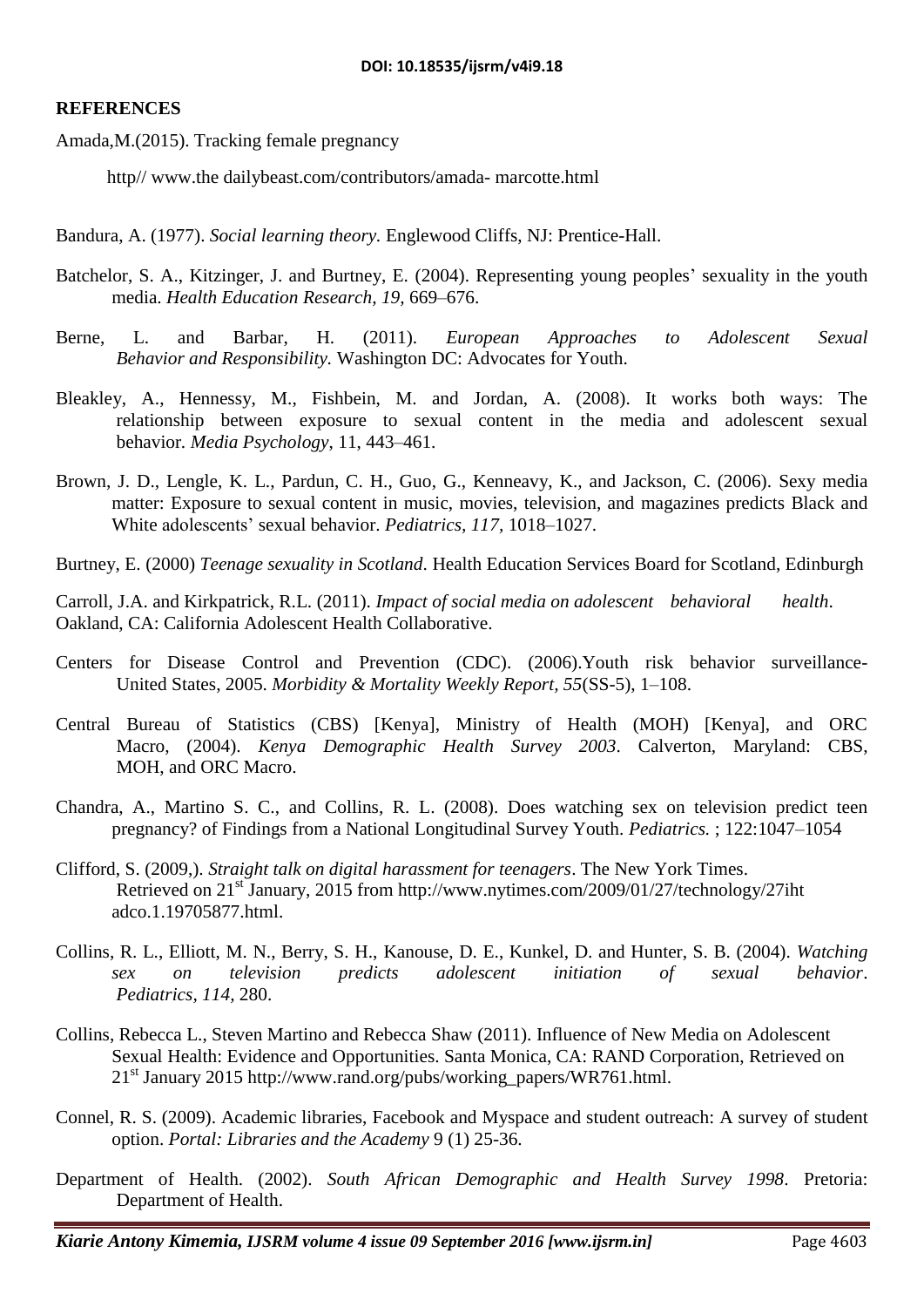- Department of Health. (2007). *South African Demographic and Health Survey 2003*. Pretoria: Department of Health.
- Dowdell, E. B., Burgess, A. W., and Flores, J. R (2011). Online Social networking patters among adolescents, young adults and sexual offenders. *America Journal of Nursing*, 111(7)28- 36.
- Dunton, G. F; Liao, Y., Intille, S.S, Spruijt –Metz, D; and Pentz, M. (2010). *Investigating Childrens Physical Activity and Sedentary Behavior using Ecological Momentary Assessment with Mobile Phones*.
- Flowers-Coulson, P. A., Kushner, M. A., and Bankowski, S. (2009). The information is out there, but is anyone getting it? Adolescent misconceptions about sexuality education and reproductive health and the use of the Internet to get answers. *Journal of Sex Education and Therapy, 25(2/*3), 178-188.
- Guttmacher Institute, (2010). *US Teenage Pregnancies, Births and Abortions: National and State trends*. New York, NY. Retrieved from [\(http://www.guttmacher.](http://www.guttmacher/) org/pubs/FB-Adolescents-SRH.pdf).
- Holland, J., Ramazanoglu, C., Sharpe, S. and Thomson, R. (1998). *The Male in the Head: Young People, Heterosexuality and Power*. The Tufnell Press, London.
- Kenya Demographic and Health Survey (2014). Nairobi: Rockville, MD: ICF International.
- Kim, J. L., Collins, R. L., Kanouse, D. E., Elliott, M. N., Berry, S. H. and Hunter, S. (2006). Sexual readiness, household policies, and other predictors of adolescents exposure to sexual content in mainstream entertainment television. *Media Psychology, 8,* 449–471.
- Kirby, D. (2007). *Research Findings On Programs To Reduce Teen Pregnancy And Sexually Transmitted Diseases*. Washington, DC: The National Campaign to Prevent Teen and Unplanned Pregnancy. 2007.
- Kanuga, M. and Rosenfeld,W. D. (2010). Adolescent sexuality and the Internet: The good, the bad and the URL. *Journal of Pediatric and Adolescent Gynecology, 17,* 117–124.
- Kohler, P.K., Manhart, L.E and Lafftery, W.E (2008). Abstinence-Only and Comprehensive Sex Education and the Initiation of Sexual Activity and Teen Pregnancy. *Journal of Adolescent Health*, 42(4), 344– 351.
- Landry, E., Bertrand, J.T,. Cherry, F., and Rice, J. (1999). Teen Pregnancy in New Orleans: Factors that differentiate who deliver, abort and successfully contracept. *Journal of Youth ad Adolescence,* 15, 259-274
- Lenhart, A. and Madden, M. (2009). Teens, privacy, online social networks: How teens manage their online identities and personal information in the age of myspace. Washington, DC: Pew Internet &American Life Project.
- Lin, A., and Santelli, J. (2008). The accuracy of condom information in three selected abstinence-only education curricula. *Sexuality Research and Social Policy, 5*(3), 56–69.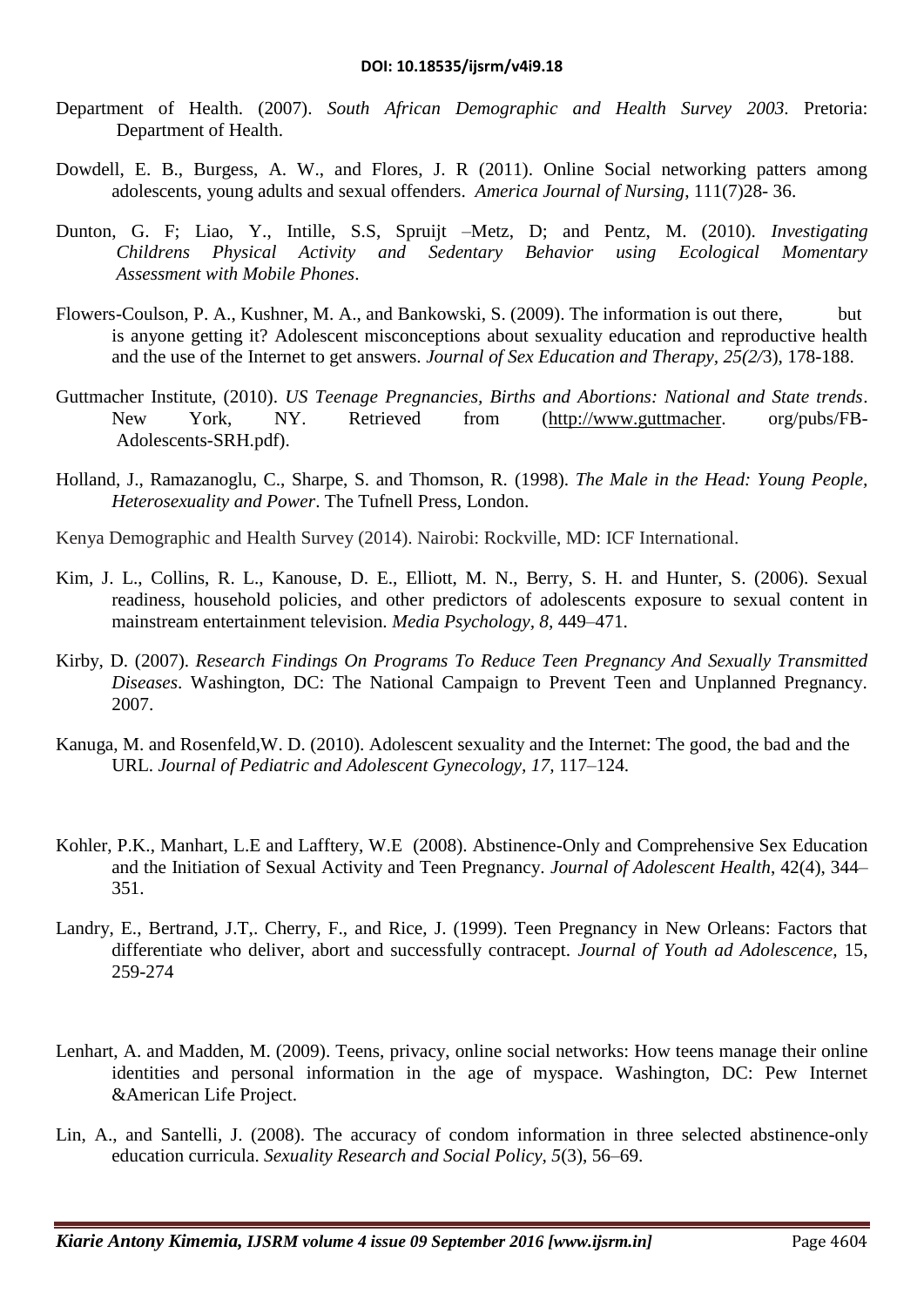- Litt, D. M., and Stock, M. L. (2011). *Adolescent Alcohol-Related Risk Cognitions: The Roles of Social Norms and Social Networking Sites*. Psychology of Addictive Behaviors Advance online publication. doi: 10.1037/a0024226
- Makiwane, M., and Udjo, O. E. (2012). *Is The Child Support Grant Associated with an Increase in Teenage Fertility in South Africa? Evidence from national surveys and administrative data*. Pretoria: Human Sciences Research Council.
- Melissa, F. (2012) Teenage pregnancy from http://wwerarly Symptoms of pregnancy.
- Moreno, M. A., Vanderstoep, A., and Parks, M. R. (2009). Reducing at-risk adolescents' display of risk behavior on a social networking web site: A randomized controlled pilot intervention trial. *Archives of Pediatrics & Adolescent Medicine.* 2009;163(1):35–4
- National Campaign to Prevent Teen Pregnancy. (2006). *Pregnancy among sexually experienced teens, 2002.*Washington, DC: Author.

National Campaign to Prevent Teen and Unplanned Pregnancy. (2008). A Look at Latinos: An Overview of Latina Teen Pregnancy and Birth Rates. National Campaign to Prevent Teen and Unplanned Pregnancy; Washington, D C.

- Pardun, C.J., L'Engle, K.L., and Brown, J.D., (2015). Linking exposure to outcomes: Early of sexual content in six media. *Mass Communication and Society, 8,* 75-91.
- Planned Parenthood Federation of America. (2006). *PPFA Maggie Awards: Ripped from the headlines.* Retrieved June 21, 2006, from <http://www.plannedparenthood.org/pp2/portal/files>
- Republic of Kenya.( 2014). Demographic Health Survey in Kenya.
- Republic of Uganda, Uganda Bureau of Statistics and ORC Macro (2012). *Uganda Demographic and Health Survey 2006*. Kampala: Uganda Bureau of Statistics and Macro International Inc.
- Sibusiso,M.\$ Clifford, O.(2015).Teen Pregnancy in Sub-Saharan Africa: The Application of Social Disorganisation Theory
- Steele, J.R., and Brown, J.D. (1995) Adolescent Room Culture: Studying Media in the context of everyday life. *Journal of Youth & Adolescence* 24, 551-576.
- Strasburger, V. C. (2015). Adolescents, sex, and the media: Oooo, baby, baby—a Q&A. *Adolescent Medicine Clinics, 16,* 269–288.
- Sullivan, D.H. and Ziegert, A.L. (2008). Hispanic immigrant poverty: Does ethnic origin matter? *Population Research and Policy Review*. 2008; 27(6):667–687.
- Temple, J.L., Paul, J.A., van den berg P., D.L., V., McElhany, A., and Temple, B.W (2012). Teen sexting and its association with sexual behaviors. *Archives of Pediatrics and Adolescent Medicine, 18,* 269– 288.
- The World Bank , (2009). *Children and Youth*. The World Bank, Washington D.C Available from:http://siteresources.worldbank.org/INTCY/Data/20333440/YIN-SA.pdf Accessed10<sup>th</sup> February 2015.
- Trenholm, C. Devaney, B. Fortson, K. Quay, L. Wheeler, J. Clark, M. (2007). *Impacts of Four Title V, Section 510 Abstinence Education Programs: Final Report*. Princeton,